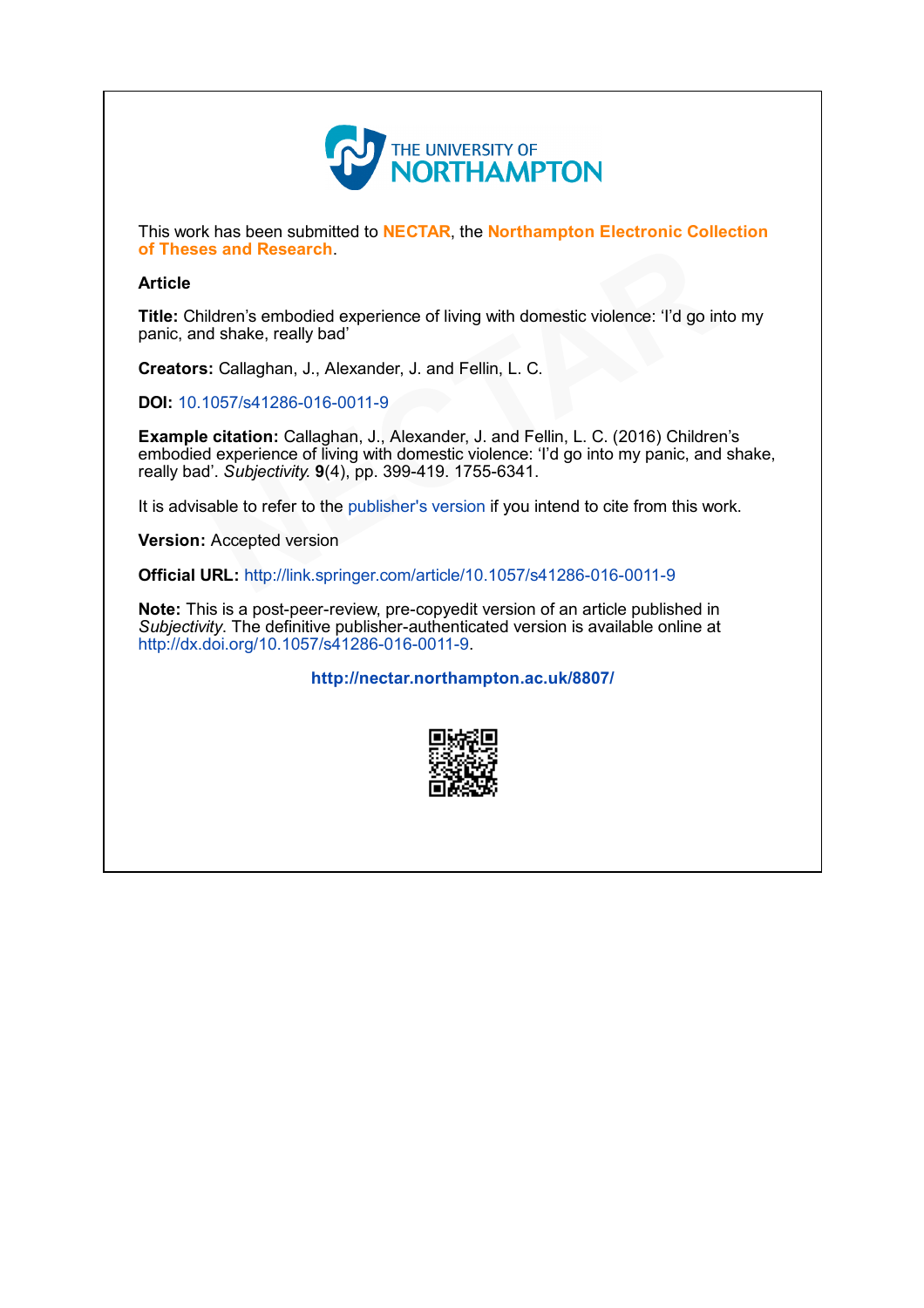# CHILDREN'S EMBODIED EXPERIENCE OF LIVING WITH DOMESTIC VIOLENCE

# **Abstract**

Children who experience domestic violence are often described in academic and professional literature as passive victims, whose 'exposure' to violence and abuse at home leaves them psychologically damaged, socially impaired, inarticulate, cognitively 'concrete' and emotionally 'incompetent'. Whilst we recognise the importance of understanding the hurt, disruption and damage that domestic violence can cause, we also explore alternative possible ways of talking about and thinking about the lives of children who have experienced domestic violence. We report on interviews and drawings with 27 UK children, using interpretive analysis to explore their capacity for agency and resistance. We explore the paradoxical interplay of children's acceptance and resistance to coercive control, paying specific attention to embodied experience and use of space. We consider how children articulate their experiences of pain and coercion, how they position themselves as embodied and affective subjects, and challenge Scarry's (1985) suggestion that embodied pain and violence are inexpressible.

# **Kevwords**

domestic violence, interpersonal violence, children, embodiment, child witness, children exposed to domestic violence

# Introduction

In The Body In Pain, Scarry (1985) explores the intersections of embodiment and subjectivity in the experience of physical pain. She argues that the pain experienced by those subjected to violence and coercion 'unmakes the world'; it destroys the subject's capacity to reason and reflect on the world, because pain annihilates -albeit temporarily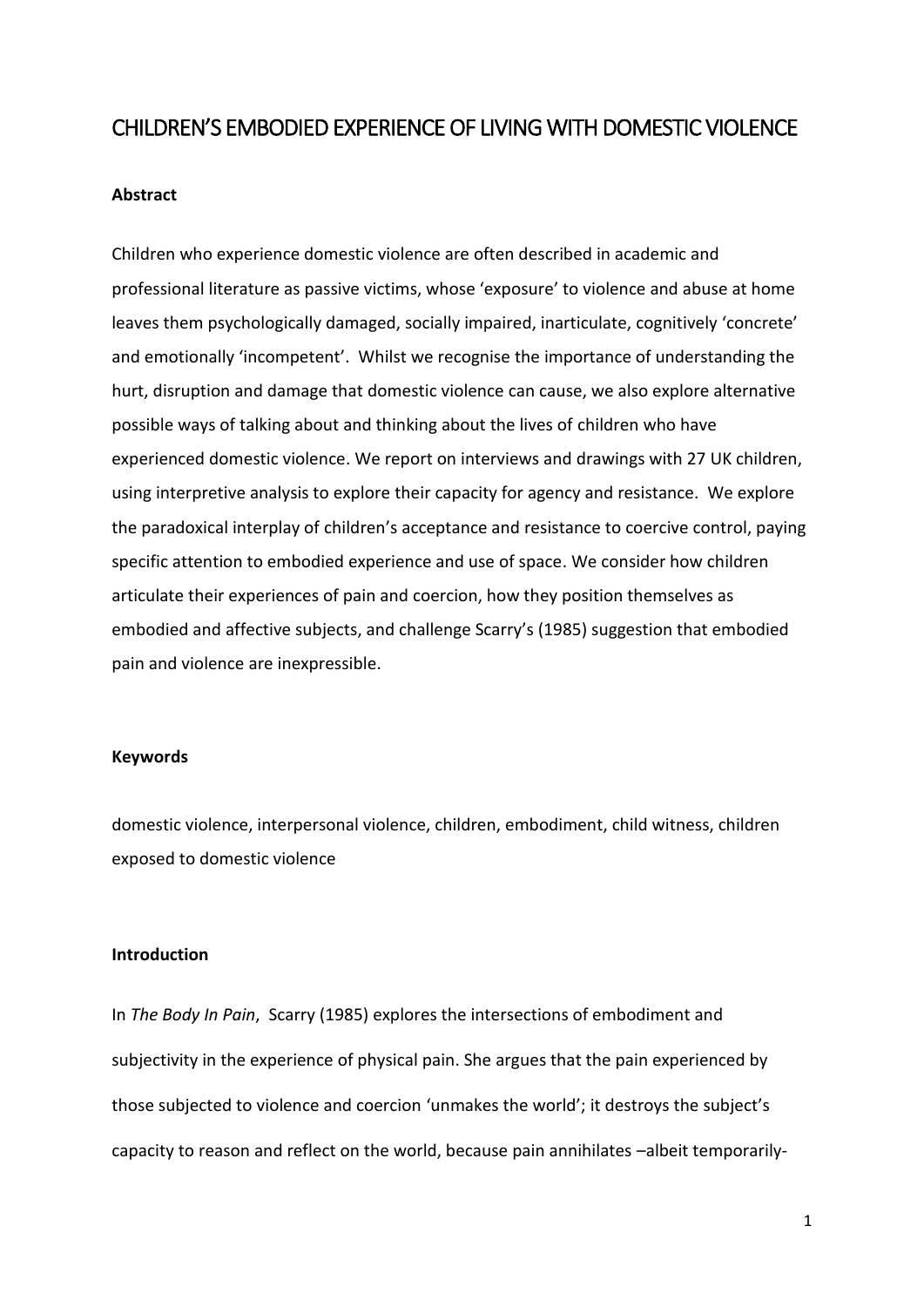the victim's capacity for symbolic expression: pain "resists objectification in language" (p. 5), and that it is therefore not communicable or articulable to others, because it has no external referential content:

Physical pain does not simply resist language but actively destroys it, bringing about an immediate reversion to a state anterior to language, to the sounds and cries a human being makes before language is learned. (Scarry, 1985, p. 4)

Focusing specifically on the experience of torture, Scarry explores how violence and control function to deconstruct the prisoners' voice, by inflicting pain that is language destroying. The experience of pain becomes all consuming, and when sufficiently extreme 'becomes' the world of the person who experiences it. Like other theorists of the body (Akrich & Pasveer, 2004; Blackman, Cromby, Hook, Papadopoulos, & Walkerdine, 2008), Scarry is concerned with understanding how embodiment and subjectivity intertwine, how the experience of pain affects subjectivity, how subjectivity is produced in and through the infliction of pain, and how pain desubjectifies the victim (Lee, 2005).

The experience of pain is usually invisible, bounded in the body of the sufferer, and incommunicable to others. Scarry argues that torture makes pain visible, a kind of tableau of suffering. By turning the sufferer's pain into a visible, tangible phenomenon, the spectacle of torture functions to confirm the power of the torturer and the regime they represent. In torture, the unbearable nature of the pain underscores its incontestability. This in turn highlights the apparent incontrovertible power of the regime, in its ability to produce pain,

 $\overline{2}$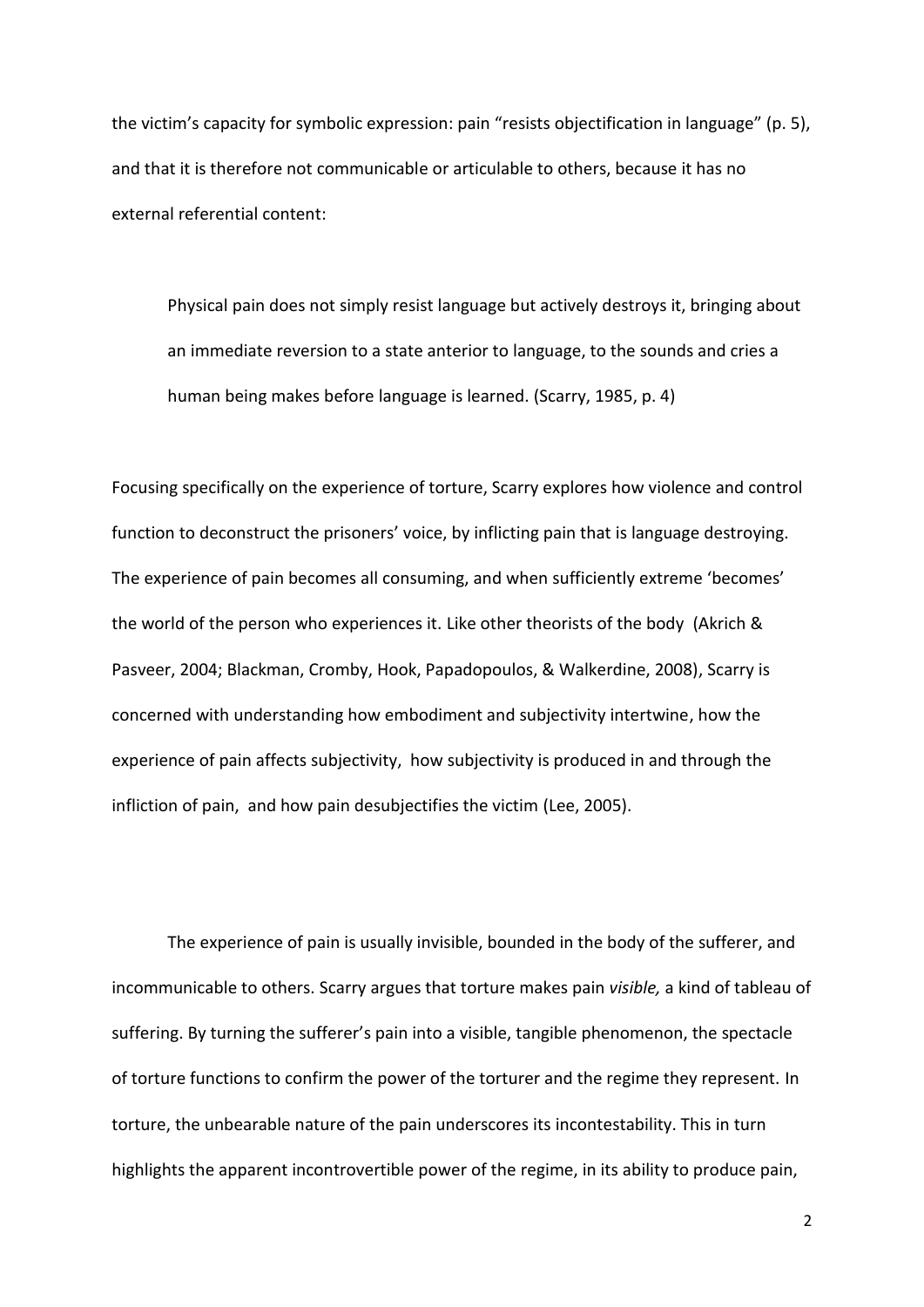to render pain visible as a symbol of its power, and in so doing to entirely objectify the person who suffers the torture. Everything that matters to the person disappears in the sheer urgency of the pain – "the created world of thought and feeling, all the psychological and mental content that constitute both one's self and one's world, and that gives rise to and is in turn made possible by language, ceases to exist" (p. 29).

Whilst Scarry's analysis opened up a space in which we could begin to conceptualise the intertwining of subjectivity and embodiment, she has nonetheless been criticised for her reliance on an ultimately dualistic notion of body and subject, of materiality and language (Blackman, 2008; Lee, 2005). In suggesting that the self is 'unmade' because pain overwhelms the ability to articulate, returning the person to a prelinguistic object state, she draws on a problematic concept of the body, as pre-semantic, and pre-subjective. The body as object predates embodied subjectivity in her account - the self is 'unmade' because violence destroys the subject's capacity for representation. Being 'inarticulate' is presumed by Scarry to be pre-subjective. However, as Akrich & Pasveer (2004) have suggested, pain makes the body (normally obscured as the organ rather than the object of perception) more visible – it makes itself present. Thus it is not so much that the subject disappears, but that the embodied form of subjectivity becomes more apparent. In contrast, Lee suggests that "the concept 'body' is no more inert than its sex, ethnicity, sexual identity, political status, or ability...(B) odies are linguistic: posited as canvas for cultural and political inscription, bodies are neither merely canvas nor mirrors, but rather sites of inscription, exchange and regulation, dissent and satire" (Lee, 2005, p. 289).

 $\overline{3}$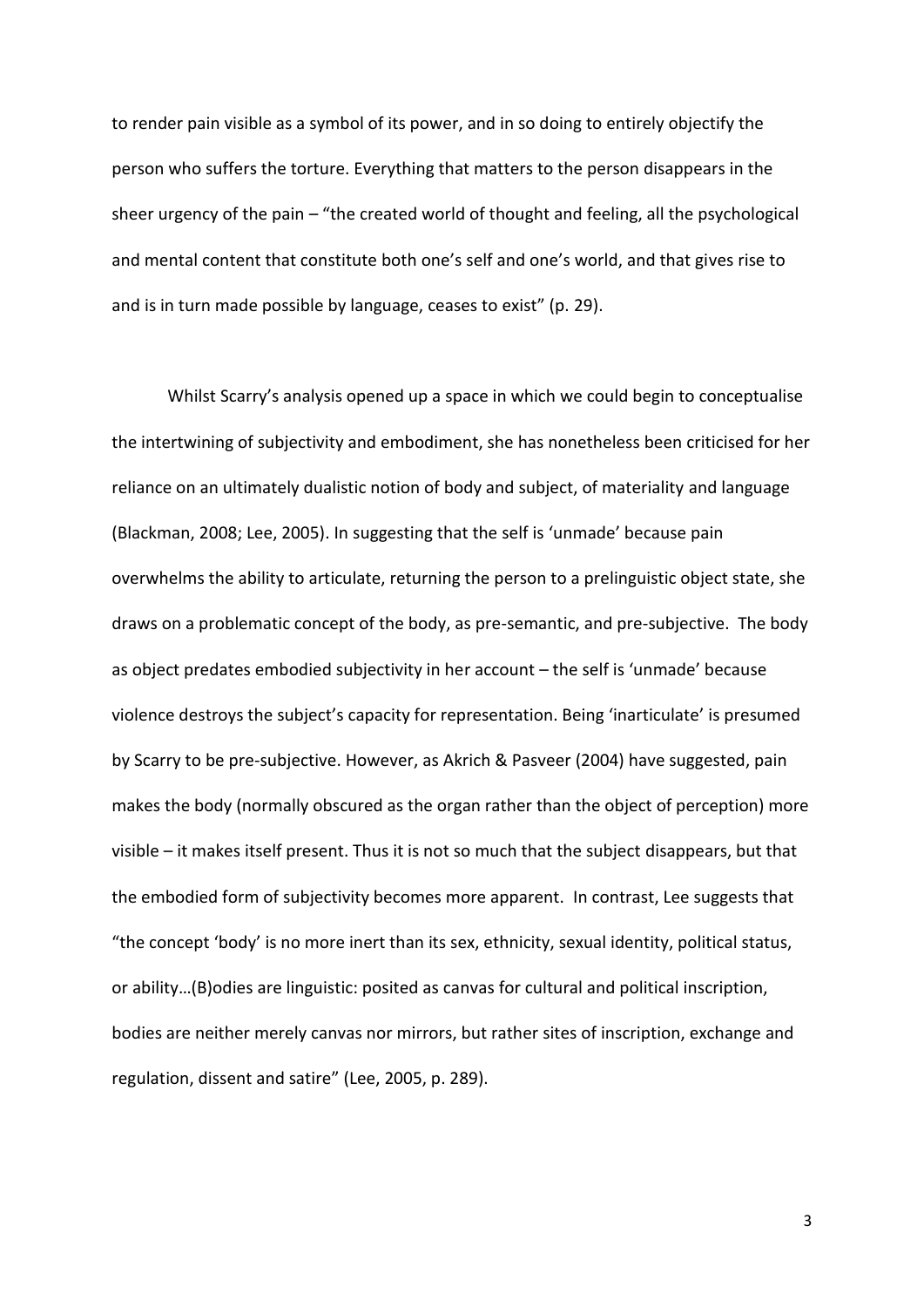Attempts to articulate pain take place within an interactional context. Articulation of experience does not just rely on the capacity of the individual in pain to speak. Weiss (2014) suggests that difficulties in communicating experiences of violence may not just be about the failure of subjects to articulate, but that the issue may also be with listeners' capacity to listen, to empathise and to receive the experience. In this sense, she suggests the experience that Scarry communicates must be understood as intersubjective. Scarry's formulation of pain risks some totalisation and universalisation of the victim's experience, in her notion that meaning-making is (albeit temporarily) disrupted, and subjectivity obliterated in acts of extreme violence. Lee (2012) challenges this analysis, describing holocaust survivor Tova Friedman's account of the meaning of the number tattooed onto her arm as an Auschwitz prisoner. While the stated intention of the regime was to strip her of her name, her identity, she refused this account of the meaning of the tattoo. In the aftermath of the holocaust, she refused to remove this mark, seeing it as a continuous reminder to the world of the regime's abuse, and of those who had not survived. In this sense, the victim's body is articulate; it expresses a meaning that exceeds the intention of the torturer. The pain inflicted on the body does not unmake the world: rather the victimsurvivor is able to articulate and signify a world that has been inscribed on the body that accuses the abuser; it reminds us that the abuser has sought to obliterate the embodied subject, but that they have survived (Lee, 2012). Exploring the relationships between embodiment, pain and subjectification, Lee (2005) suggests there must be a way to "deconstruct the body' without desubjectifying the subject" (Lee, 2005, p. 278). She argues that Scarry's account of embodiment, pain and subjectivity relies on the very dualisms of mind and body, self and other, that it seeks to deconstruct.

 $\overline{4}$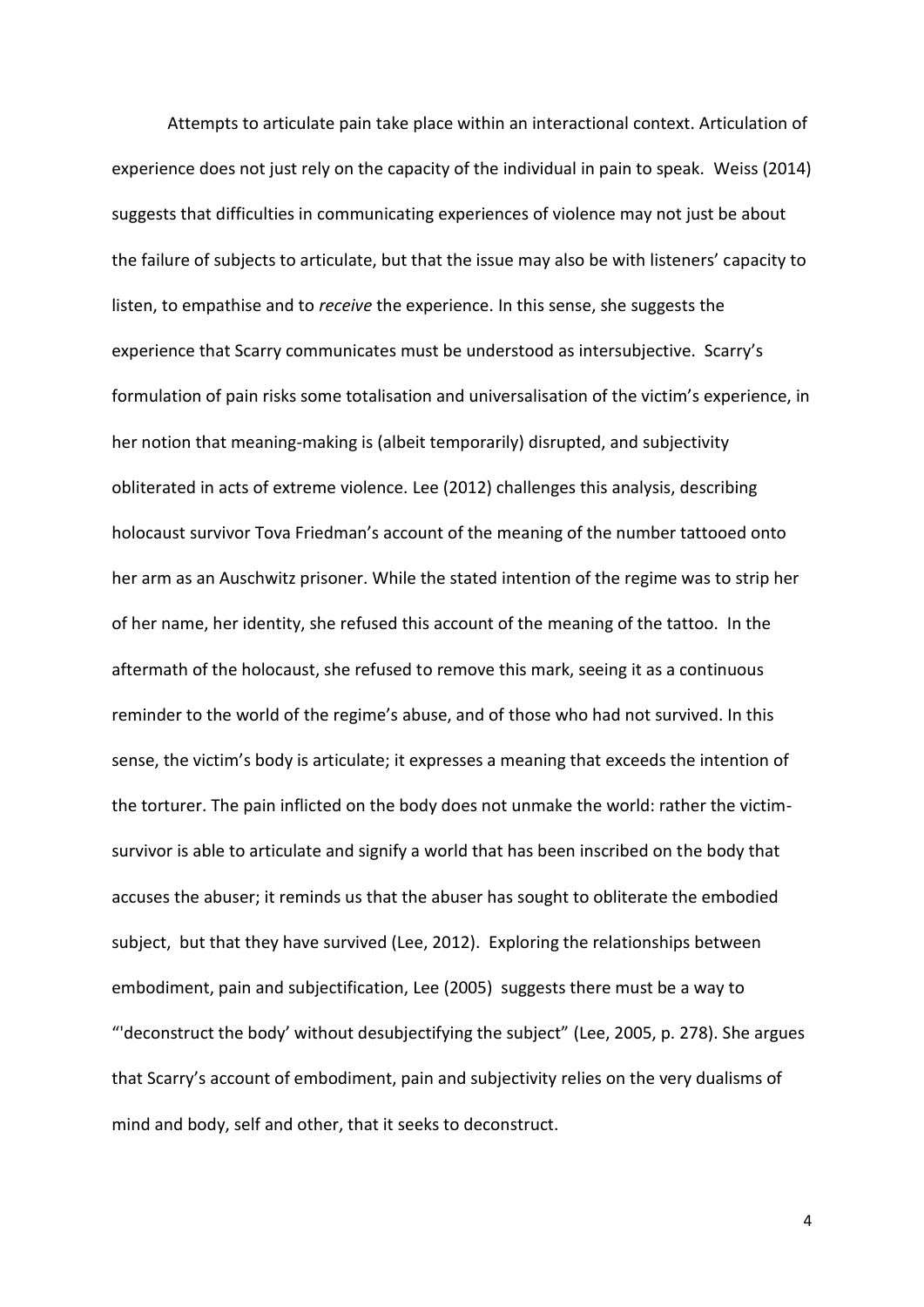In this article, we explore Scarry's arguments about pain, embodiment and subjectivity, extending them to a consideration of the context of domestic violence, to explore whether her work helps us to make sense of children's experiences of this other context of coercion, violence and control. Children who experience domestic violence are much talked about in academic literature, which generally documents the damaging impact of violence on them. They are described as being at increased risk of negative psychological, relational and educational outcomes (Bair-Merritt, Blackstone, & Feudtner, 2006; Baldry, 2003; Black, Sussman, & Unger, 2010; Bogat, DeJonghe, Levendosky, Davidson, & von Eye, 2006; Ehrensaft et al., 2003; Lepistö, Luukkaala, & Paavilainen, 2011; Meltzer, Doos, Vostanis, Ford, & Goodman, 2009; Siegel, 2013; Turner, Finkelhor, & Ormrod, 2010), and of direct violence, like child abuse, child homicide, and future involvement in violent relationships (Bourget, Grace, & Whitehurst, 2007; Devaney, 2008; Jouriles, McDonald, Slep, Heyman, & Garrido, 2008). This literature provides needed insight into the harm children experience when domestic violence occurs in their family. However it also tends to perpetuate a representation of them as passive witnesses to adult violence - exposed to violence, damaged by violence, and relatively helpless in relation to such violence. Further, most of this research, while being about children rarely focuses on their lived experience, it is largely quantitative, and based on adult scored questionnaires about the child (Callaghan, 2015; Øverlien, 2009). In other words, this literature largely positions children as inert objects, witnessing, damaged, abused. In this kind of research, there is minimal engagement with the emotional life of children; their experiences (including experiences of physical and emotional pain, and coercion) are largely reduced to psychopathological outcomes. Their emotional worlds are seen as restricted, blunted, and they are described as 'concrete', emotionally reactive and emotionally incompetent (Callaghan, Fellin, Alexander, Mavrou, &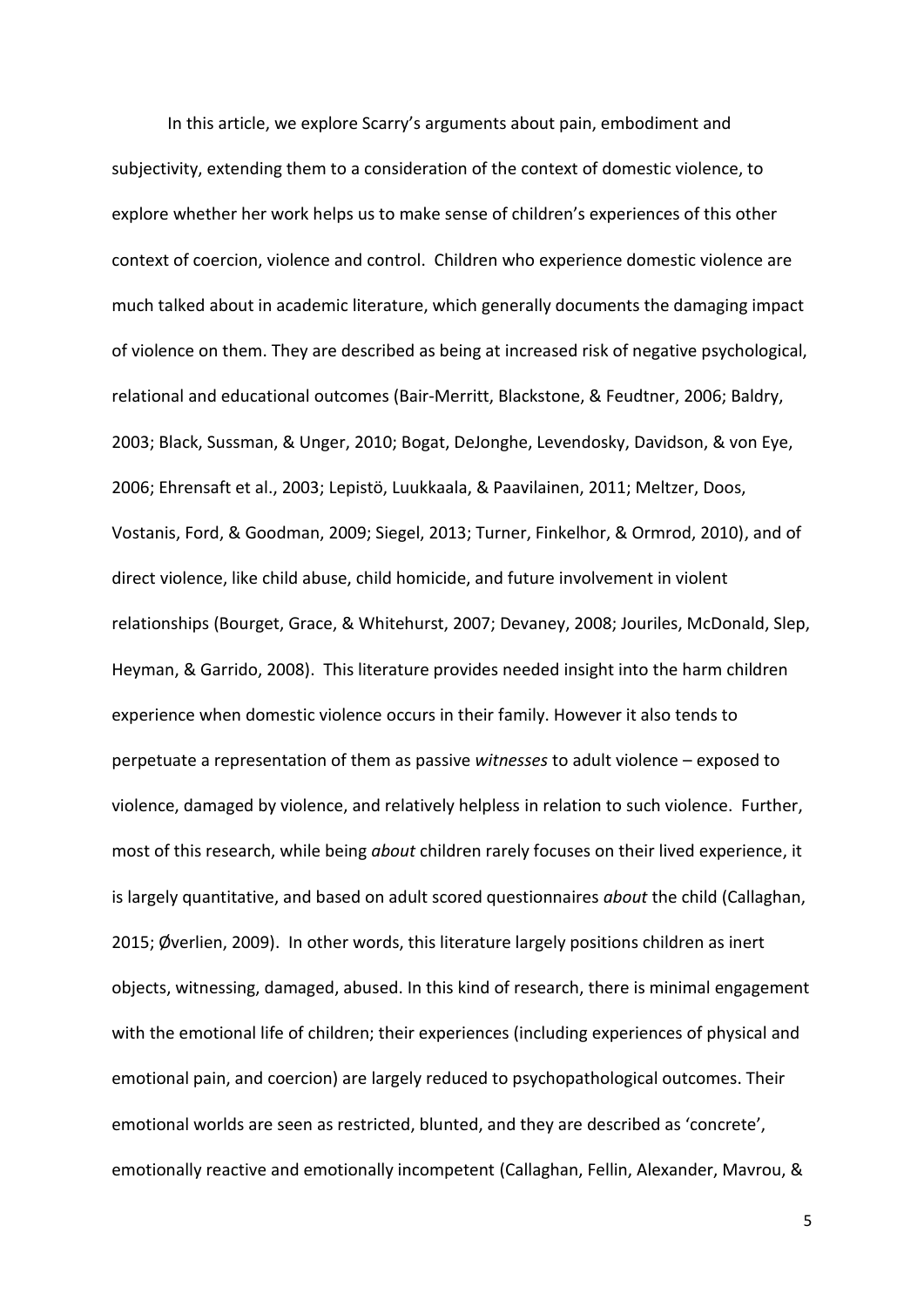Papathanassiou, 2016; Katz, Hessler, & Annest, 2007; Logan & Graham-Bermann, 1999). Some researchers have pointed out the need to shift from this passive framing of children as 'witness' to a more complex understanding of them as both victims and as agents, through an understanding of how children make sense of and work with their experiences of domestic violence (Øverlien, 2011; Øverlien and Hydén, 2009; Mullender et al., 2003; Authors et al., 2016b; Authors, 2015). As Øverlien and Hydén (2009) suggest, children do not 'witness' domestic violence: "Children who experience violence in their homes experience it with all their senses. They hear it, see it, and experience the aftermath." (p. 479).

In domestic violence the power of the abuser is made visible in the violence and control exerted over the abused (Dobash & Dobash, 1992). As in torture, this is achieved through the combined effect of control over physical and relational space, and through the inflicting of physical pain. The experience of domestic violence, and of torture, are distinct, but have clear overlaps that enable us to consider the significance of Scarry's analysis of pain in this context. Feminists have long argued that domestic violence is about power and control (Stark, 2007), and that the pain inflicted by the perpetrator in abusive relationships is just one tool to express that power. Like torture, the point of the violence is not the violence itself; rather it functions to establish the power of the perpetrator to define and control the relationship, and challenges the subjectivity of the victim (Callaghan, Alexander, Sixsmith, & Fellin, 2016a). Establishing power and unmaking the other's selfhood are two interlocked and circular processes. The world of the victim of domestic violence, and their sense of self within that world, is diminished as the power and control of the perpetrator increases, and vice versa. Scarry argues that "The direct equation 'the larger the prisoner's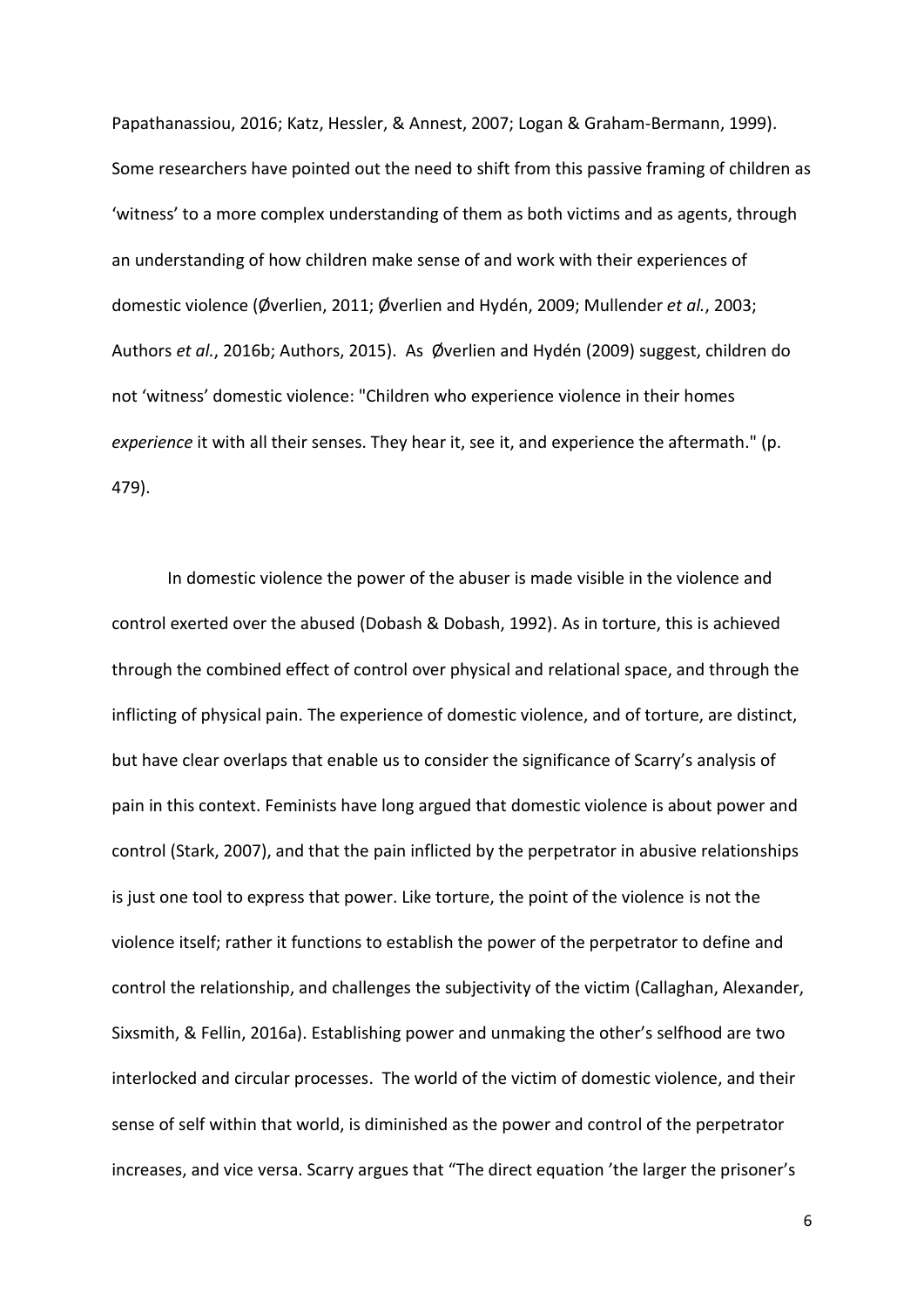pain, the larger the torturer's world' is mediated by the middle term, 'the prisoner's absence of world" (Scarry, 1985, p. 36). Scarry's equation particularly explains the function of coercive, controlling and abusive behaviours in the context of domestic violence. As in torture, where the control of the mundane everyday sights and sounds of the prisoner's environment becomes a part of the torture spectacle, so too in coercive control, the perpetrator "works" to make the prisoner's world 'absent'. Unlike torture, this coercive activity is not always explicit, or even consciously intentional. However, the controlling aspects of abusive relationships increasingly limit the victim-survivor's use of the physical spaces of the home, their access to resources, and their ability to connect to others beyond the home. This control maintains the secrecy and silence that contains and enables the violence. It gradually destroys the world of the victim, encouraging the repositioning of their world as entirely constrained and reduced to the abusive relationship. Like torture, in violent relationships the abuser gains world-ground, as they use the "objects of the prisoner's sentience" to express their power; "the torturer uses the prisoner's aliveness to crush the things he lives for" (p. 37). Much of the psychological impact of domestic violence is explained through this threat of the loss of sentience in the victim, the positioning of the victim as the object of the abuser's violence and control. This reveals the intrinsically political form of violence and coercion. However, Scarry's framing here does, we argue, underestimate the resistant capacity of those who experience violence. In focusing on loss of spoken language as loss of subjectivity, she risks a totalising model in which the victim is rendered entirely passive. This account negates the victim's potential choice of silence as a means of survival. It also obscures the complexity of an interaction in which violence is often used against a victim whose voice in some way threatens the perpetrator  $-$  as a way for those who lack the capacity to establish a strong moral ground verbally to gradually

 $\overline{7}$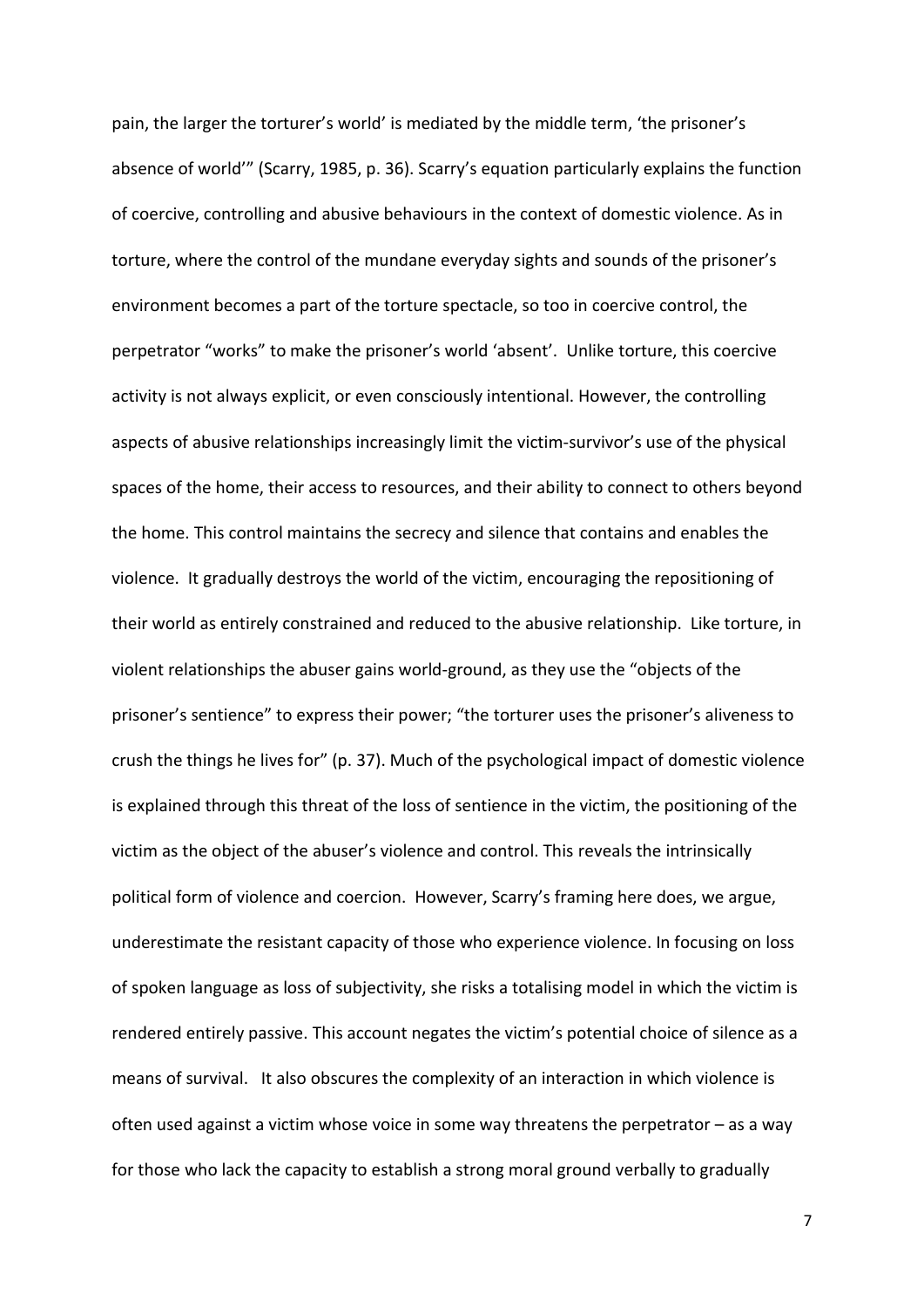erode the capacity of their victims to speak out, or to articulate a world view beyond that of the regime. This is partly because Scarry's account neglects the experience of torture as it is embedded in both (or all) actors' histories, treating them as isolated individuals in a manner that reifies their encounter, cutting it off from both life story and connection to the social world beyond the prison walls.

When violence occurs in the home, this does not just take place in the intimate dyad - it pervades the family and has a negative impact on patterns of relating throughout and beyond the household (Cooper & Vetere, 2008; Dallos & Vetere, 2012; Øverlien, 2013; Vetere & Cooper, 2006). Violence, coercion and intimidation are often directed at both the adult and child victims of domestic violence (Callaghan, Alexander, et al., 2016a; Dallos & Vetere, 2012), and at times, abuse, threats and manipulation of children is used as a strategy to intimidate and control the partner (Hester, 2000).

Contextual meaning-making is the fulcrum of the systemic model developed by Valeria Ugazio (2013). In Ugazio's account, experience is always contextual, embodied, and relational (Ugazio, 2013). By extension, emotions too are contextual, corporeal and intersubjective processes (Lindquist et al, 2012). Embodiment, emotional experience and subjectivity intertwine as intersubjective, intercorporeal experiences, constituted in interaction, not in isolation or in a-priori states (Ugazio, 2013). Adopting a contextual approach means that pain and suffering, as well as resistance to that suffering, must be understood as constituted intersubjectively in the multiple (often ambivalent) relations within families, cultures, belief systems, and values, as located, emotional and embodied experiences. In addition to challenging the notion that a pre-embodied (and pre-social) state exists, Ugazio's framework allows us to take into consideration the complexity of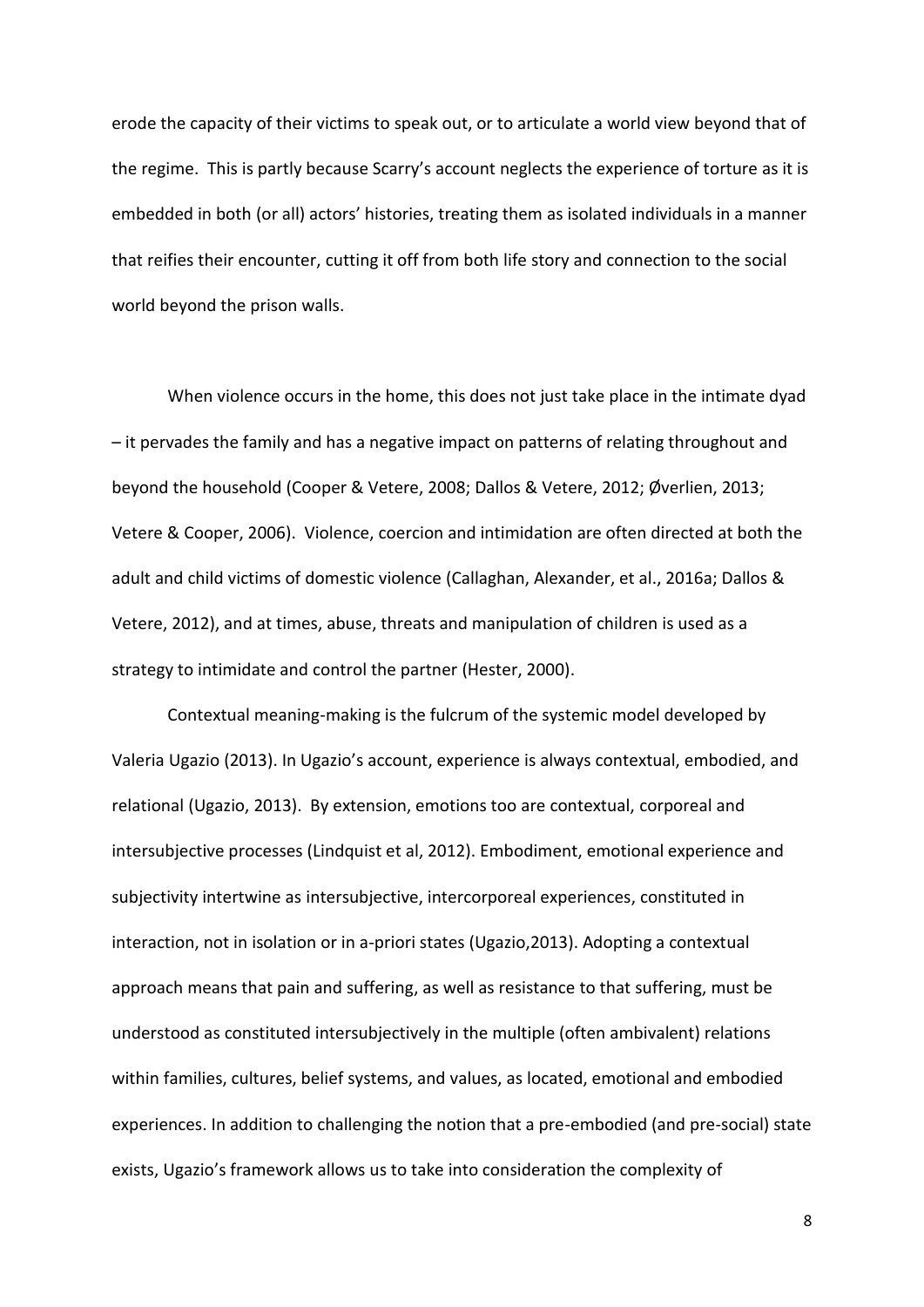subjectivity as it is constituted in familial relationships, their contextual embeddedness. This opens a space in which we can consider how a child's sense of self, their 'mental health', and their capacity for agency and resistance emerges in complex materio-spatial and psychosocial contexts, not in linear dyadic encounters (e.g. abuser and abused, or perpetrator and witness).

As stated earlier, our aim in this article is to explore children's accounts of their experience of emotional and physical pain, in situations of domestic violence. We argue that their experiences of such pain, and their capacity to resist it, are always located in embodied and interactional contexts. Whilst Scarry's theory that the self is unmade through the act of violence enables us to see beyond the 'mere' act of physical violence to consider its constitutive role in subjectivity, extending Scarry's account of the body in pain to domestic violence does risk the reproduction of child (and adult) victims of domestic violence as passive recipients of abuse. By incorporating Ugazio's semantic and consequently intersubjective account of embodiment, we enable a space in which children's embodied subjectivity is co-constructed in corporeal and material interactions that are conversational and semantic. The family is a fleshy, psychosocial and semantic entity, in which an embodied, relational subjectivity is constituted. Children's capacity to maintain a sense of agency, and to resist the coercive and controlling interactional patterns in the family are also understood in relation to this contextualised, relational reading of embodied subjectivity.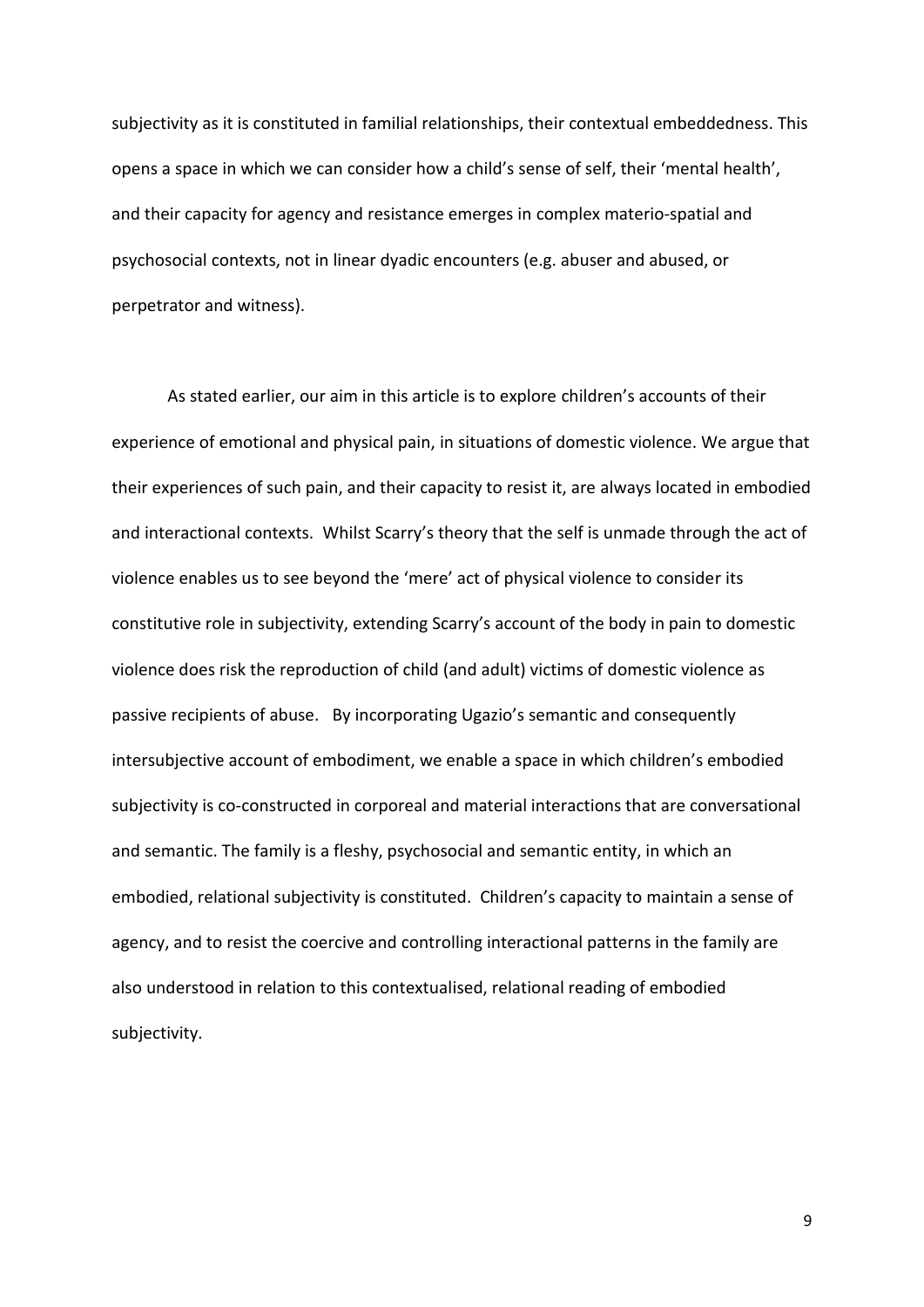#### **Method**

The project 'Understanding Agency and Resistance Strategies' is a four nation European project exploring children's capacity for agency, resistance and resilience in situations of domestic violence. This article is based on the analysis of interviews completed with children in the United Kingdom.

Interviews were conducted with 17 girls and 11 boys (aged 8-17 years), recruited through specialist domestic violence services. Interviews incorporated family drawings, photographs and spatial maps (Bridger, 2013; Gabb & Singh, 2015) and explored with children their experiences of living with and coping with domestic violence. Non-normative and stigmatised experiences are often difficult to articulate (Authors et al., 2015), and using visual methods in conjunction with the interviews proved a fruitful way of supporting children in expressing these complex, conflicted experiences, for which there was sometimes not an easily available language. Scarry suggested that arts and visual communication might function as a tool to overcome the inarticulate nature of pain. Children's visual imagery was embedded within interview transcriptions and the analysis of text and image proceeded simultaneously, to avoid any treatment of image and text as separate forms of 'data'.

We used Denzin's (2001) Interpretive Interactionism to analyse the interviews, as this enabled us to explore the interface of the personal and social in participants' life stories, to develop an understanding of how lived experiences of pain and resistance are constituted in social and political contexts. This sensitivity to the personal-social nexus was particularly useful, as children's experiences of domestic violence are lived at the interface of the personal / private (the domestic, the family) and the social and political. Transcripts were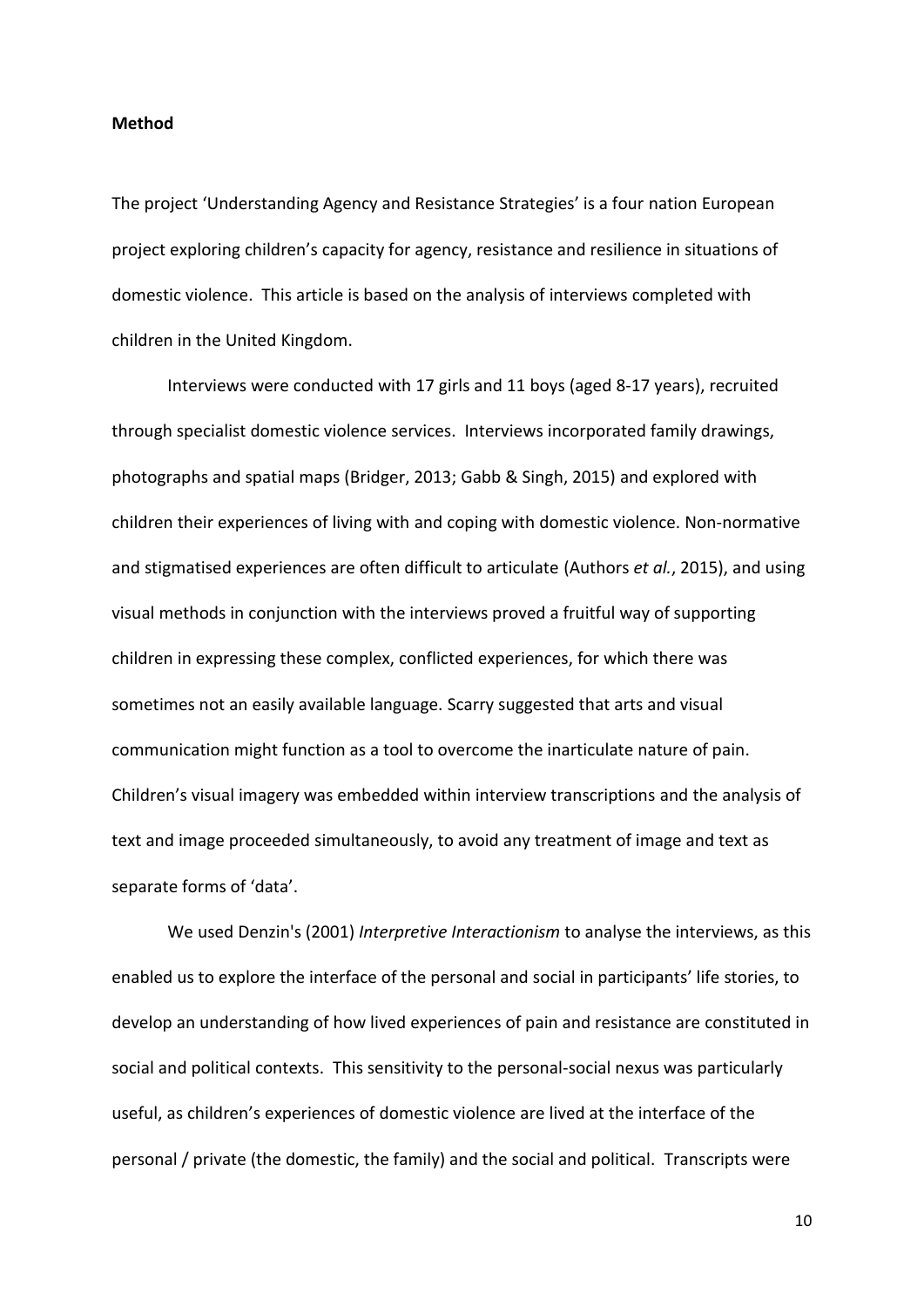coded independently by two members of the research team, then compared to enable the refinement of the coding process, as researchers built consensus about the interpretation. Transcripts were considered first separately, and then together, to enable contextualization of the accounts, and to consider patterns of meanings and experiences as they were constituted across children's accounts, and within specific interpersonal, social and political contexts.

The research project was ethically complex. As researchers we were mindful of the way that children were positioned as vulnerable and negatively impacted by their experiences of domestic violence: asking children to articulate their experiences might be risky or subject them to secondary traumatisation (Eriksson & Näsman, 2012; Morris, Hegarty, & Humphreys, 2012), but we were also committed to facilitating their ability to articulate and make meaning of their own experiences (Houghton, 2015; Skansvors, 2009). Several steps were taken to protect children involved in the research, including ensuring that they understood the focus of the research, and had access to questions before the interview so they could make informed choices about involvement; structuring interviews to take into account the developmental level of the young person, and ensuring that researchers were responsive to children's cues and interactional styles in the interviews (Pascal & Bertram, 2009), and using a range of creative techniques to support the interview, when children wanted to use them (Fargas-Malet, McSherry, Larkin, & Robinson, 2010). Children were only interviewed if they had left situations of domestic abuse, and if professionals working with them assessed them to be safe to work with (Morris et al., 2012). If children were distressed, or if the researchers had concerns about their wellbeing, specialist domestic violence workers were accessible for consultation and if necessary, immediate referral. Before each interview, there was an initial meeting with children and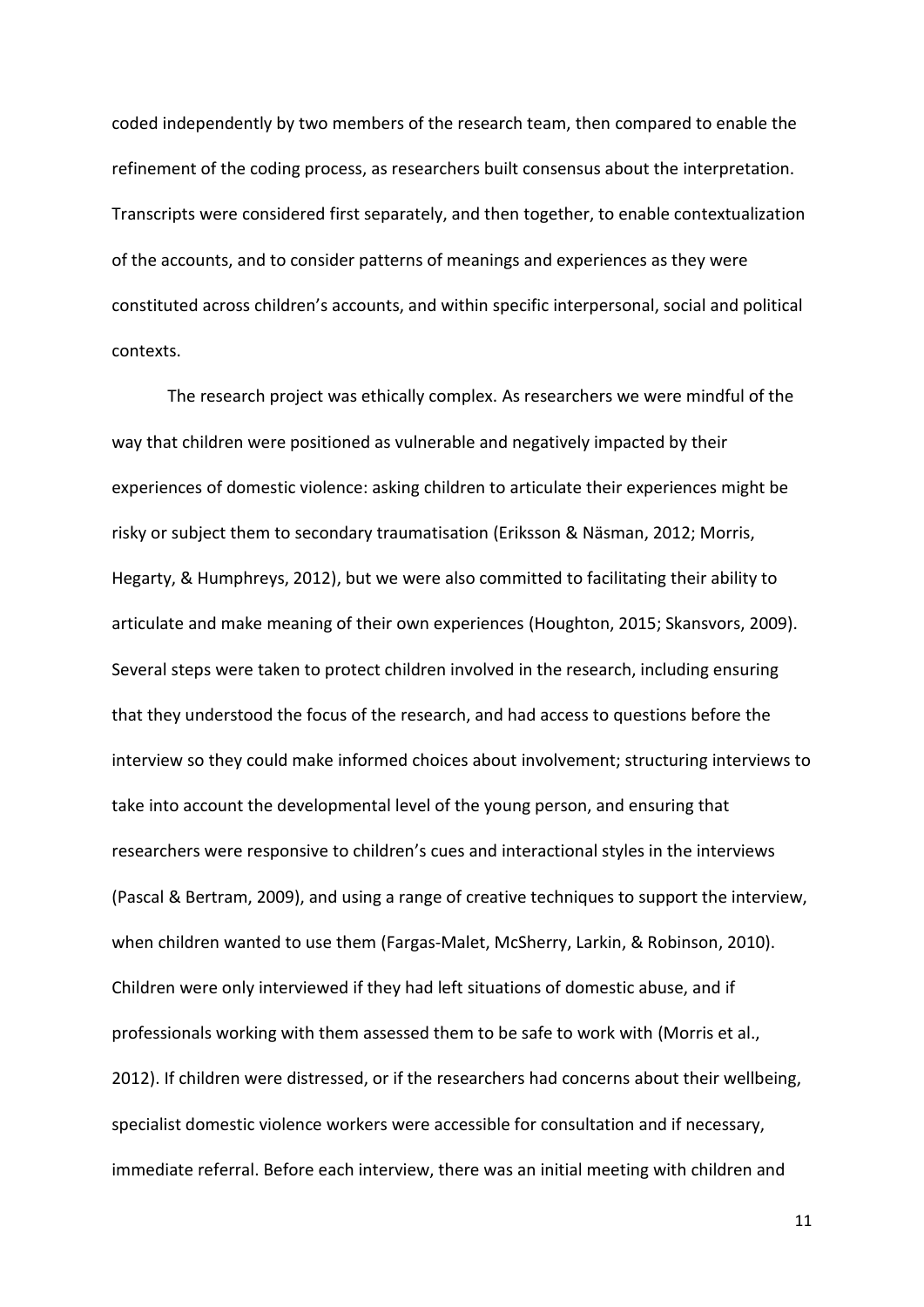their (non-violent) parent (in this sample, all mothers), in which the purpose of the research was explained. A cooling-off period of at least 24 hours was agreed, and written and verbal informed consent was secured from willing parents and assent from willing children (Eriksson & Näsman, 2012). To ensure anonymity, pseudonyms have been used, and identifying information in all data have been omitted or altered.

#### Analysis: Subjectivity, use of space, and the wounded body

A major theme in our analysis of children's accounts of domestic violence was the importance of embodiment in both their narratives of coercive control and violence in the family, and in their resistances to such violence and control. Children's descriptions of violence in the home, and of coping with violence suggests an embodied subjectivity, constituted in relation to an intertwining sense of coping and of damage.

The experience of violence is an always-embodied and always-emotional one. For children who live with domestic violence, the embodied nature of their experiences is not always evident. Because they are typically described as 'witnesses to domestic violence', children are framed as relatively detached from the direct experience of violence, which is seen as taking place in the intimate adult dyad. However, children who experience domestic violence live in households pervaded by dynamics of coercion (Cooper & Vetere, 2008) and flooded with anxieties about aggression and violence: their experiences are characterised by emotional and physical pain, and control. The material and spatial experience of domestic violence has consequences for the way they understand themselves as embodied and affective beings:

Lizzy: ((.)) Yeah. ((err)) ((.)) I don't really know, I just hoped that it wouldn't happen and when it did, then I'd just go into my panic, and then I'd do

 $12<sup>2</sup>$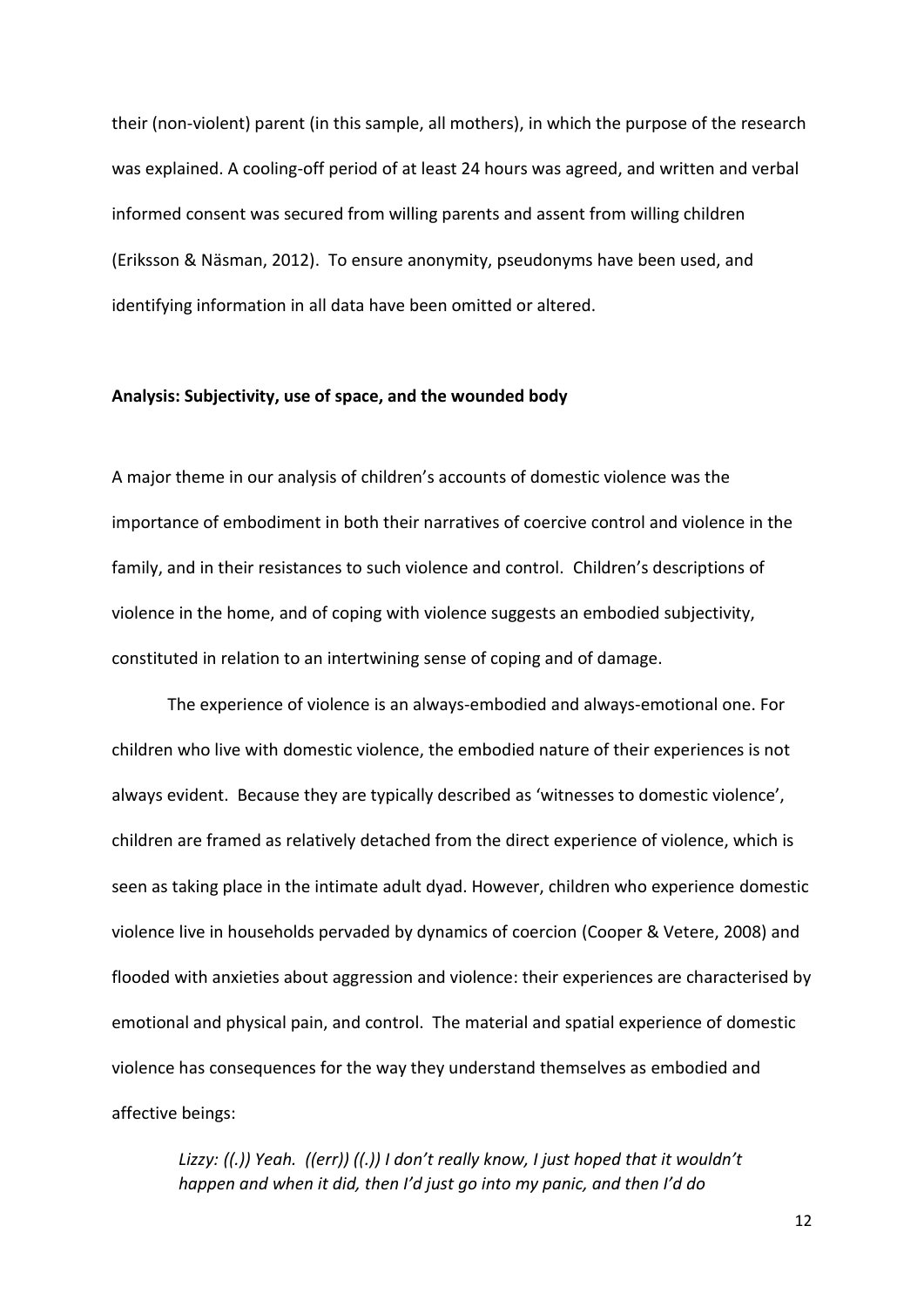whatever I do every time, but then I'd just come out of it and try to get on, I just tried to block it out all the time, so. When you say, "Go into my panic," what does that mean?  $Int:$ Lizzy: Like, I used to like, shake, like really bad. Int: So the shaking. Lizzy: Yeah, I used to shake. And I just like, try to, ((laughs)) like my brain stopped working and it was just like, what's happening, after?

In this extract, Lizzy (aged 14) describes her emotional reaction to the violence unfolding around her. Her experience of violence is characterised by a sense of being entirely identified with 'her panic' and 'coming out of it and trying to get on' by 'blocking it out'. Lizzy's account here seems to fit to some extent with Scarry's view of violence as 'unmaking the world', as disrupting the person's very subjectivity, reducing her to inarticulateness. But is she reduced to corporeal materiality, to object, as Scarry suggests? Scarry understands speech as constitutive of the self  $-$  it is the means by which the person extends beyond the limits of the body, to occupy a larger psychosocial space. Stopping speaking, becoming entirely body, speechless and inarticulate is, according to Scarry, imitative of death, dehumanising. In this extract, Lizzy suggests that, when violence occurs in her home, her brain 'stops working' and she loses her sense of a joining narrative, disrupting her ability to speak or function with any lucidity (she suggests she is confused about what happens afterwards). This suggests that there are elements of children's experiences of domestic violence that, for them 'unmakes the world'. However, children's reported experience is not quite this totalising. As Lizzy demonstrates, children are often acutely aware of and able to articulate complex lived and embodied experiences. This is more consistent with Akrich & Pasveer (2004)'s suggestion that pain overrides the tendency for our body to be relatively invisible as the organ of perception, as pain makes the body more present to the subject. Whilst there may be a temporary breakdown in the ability to directly articulate the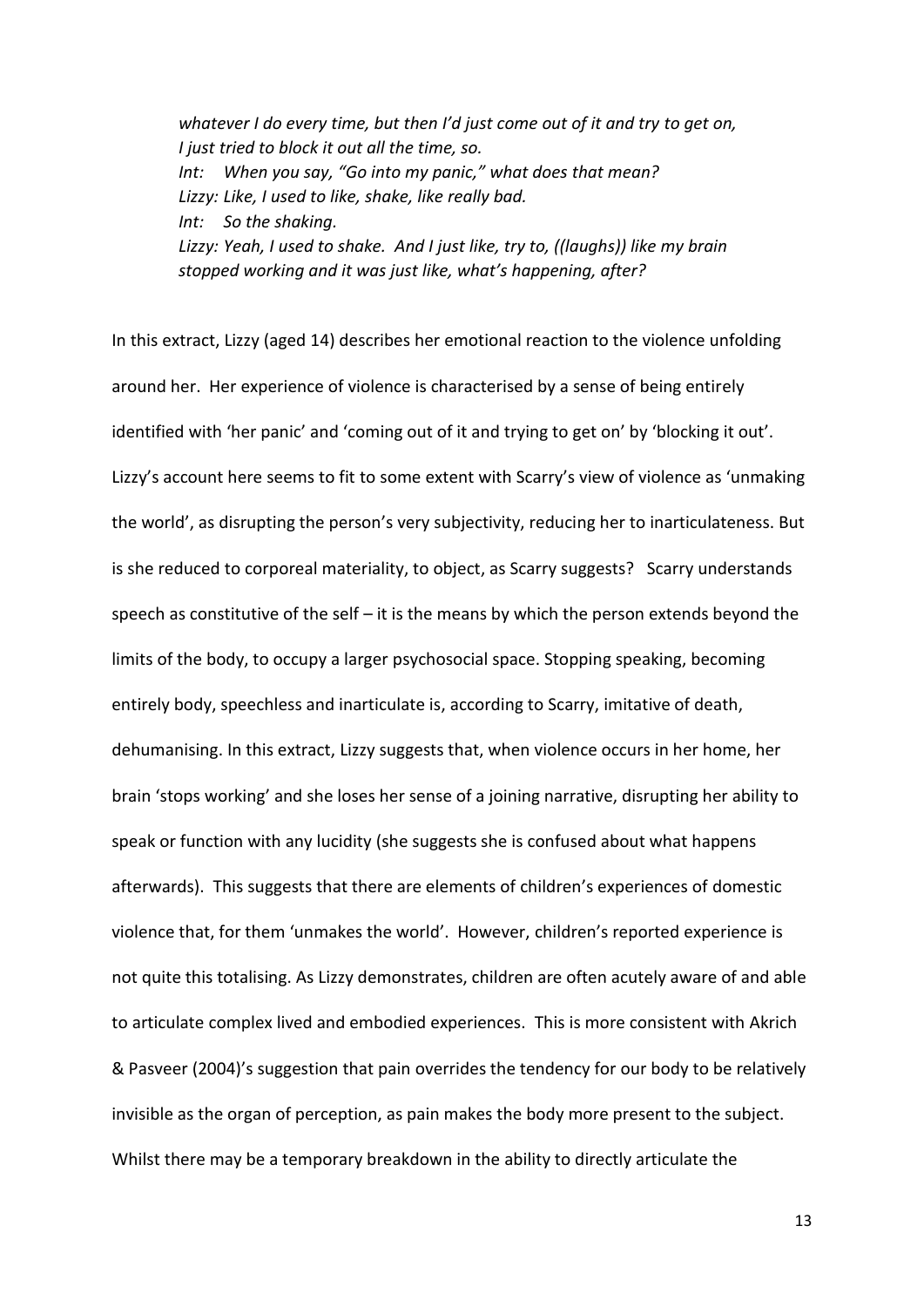experience in words, nonetheless the experience is part of our representational processes, and Lizzy is able here to articulate the experience quite competently when looking back on it. This experience underscores the importance of understanding embodied experience as historically located within the life stories of the interacting subjects. This experience the bodily both overpowering our sense of selfhood, and as inscribed as a pivotal, epiphanic moment in the construction of our sense of self is articulated by Hannah, (aged 11):

*When I'm annoyed it's horrible, it's not like other people, it feels like my mind's blowing up and let's just say it feels like I've been chopped into* cubes, glued back together and been blown up. That's what it feels like when I'm annoved.

This extract illustrates the sense of embodied emotional experience as highly disruptive and overwhelming. Her description is of her mind rendered as object, being violently chopped apart, reformed and then blown up again. This graphic description of the emotional experience of rage suggests a moment in which Hannah does, indeed, experience herself as inert object. However, she is also, reflecting back on the experience, able to articulate the experience in colourful and detailed ways. That she is able to articulate the experience so graphically when looking on it retrospectively does suggest a knowing subject, experiencing the sense of being overpowered and objectified by the intensity of her emotion.

We therefore suggest that children are not rendered entirely object by their experience of violence and control in their family relationships. , Indeed, it is often in their accounts of embodied experience that we find traces of their capacity for resistance to violent control, and to the way that violent control threatens to objectify them. It is in moments of being positioned as material, as object, that they are also able to assert their subjectivity, their agency, their capacity to resist.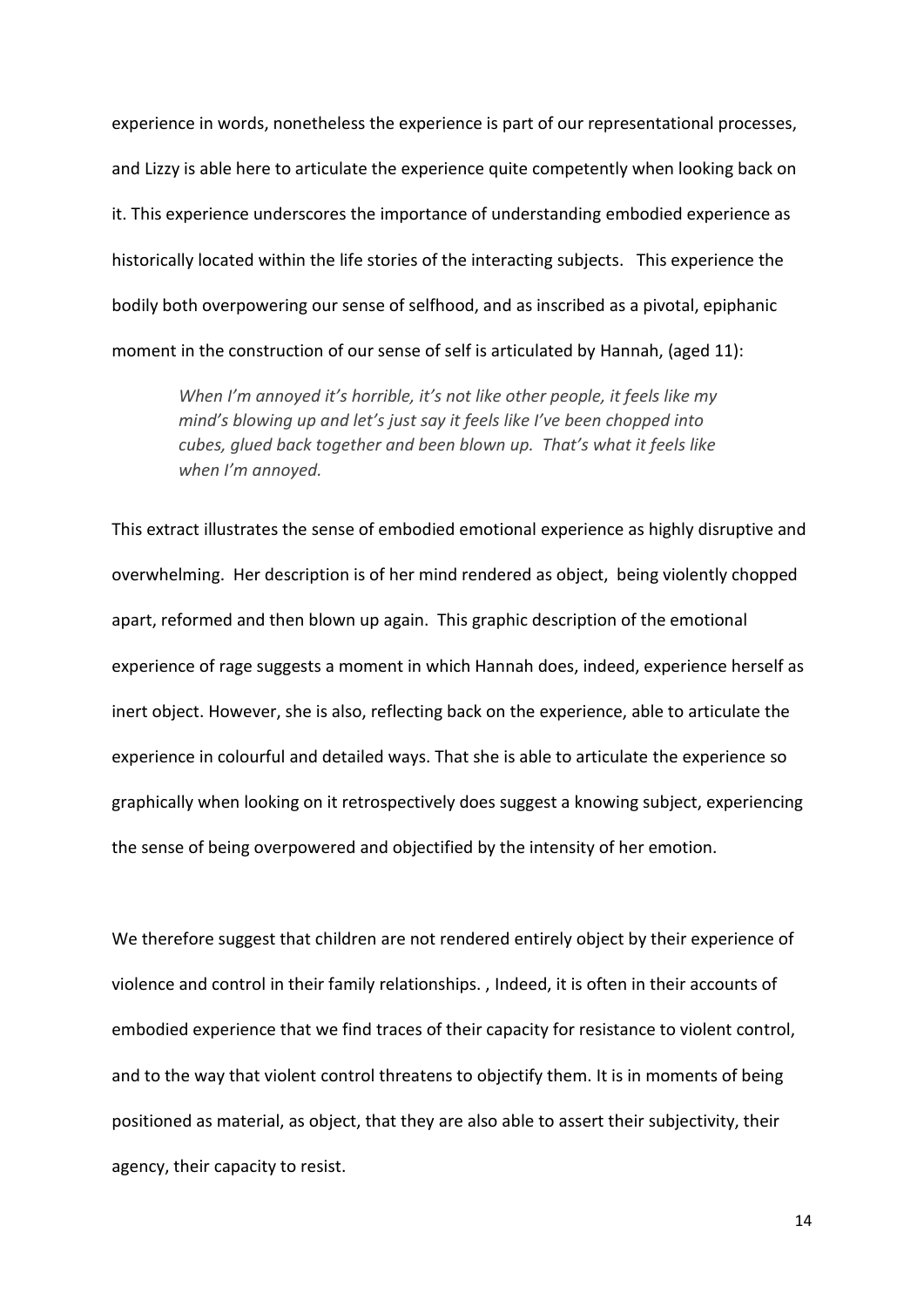For instance, a strong feature of our interviews with two brothers, George (11) and

Paul (9), was their presentation of their wounds, their literal display of physical

woundedness. Both brothers drew attention to scars and marks. These were not necessarily

the immediate consequence of violence in the family, but were marks left by risky activities,

accidents and relatively ordinary childhood bumps and bruises (see (Callaghan, Alexander,

et al., 2016b),for a more detailed analysis of sibling interactions in relation to this interview).

However, in this extract, a specific scar is identified as symbolising the victim status of the

younger brother, Paul. As you read the extract, take note of the way that Paul and George's

accounts intertwine, as two different explanations of Paul's scar emerge:

*Int: Oh, that looks sore. Paul: yeah, that was an accident. That was on purpose yesterday. George: That cut down there. You remember when that happened. Paul: climb, climb, climb. Fall down. Int: From where? George: Did he really...?* ((unclear)) If that was me, yeah [ *Paul: [From a window George: That was me, was annoying me. And I punched him in the face. Paul: A window. Paul: I got very angry. And I went upstairs. And I climbed out of the window. I was using some rope. And about half way I fell down. Int: Oh. George: you mean you tried to jump and kill yourself. Paul: Yeah. George: you didn't want to be alive. He got half way, and then he let go. And he he fell. Paul: Blood shot there. George: Blood shot. Paul: the next day I had bloodshot on that eye.* 

Initially, Paul has shown a cut from an accident the day before, but George uses this exposure as an opportunity to draw the interviewer to a different kind of wound, one that is revealed as evidence both of the brutality they have experienced, and of Paul's specific status as wounded victim. They give varying accounts of the incident, with Paul narrating an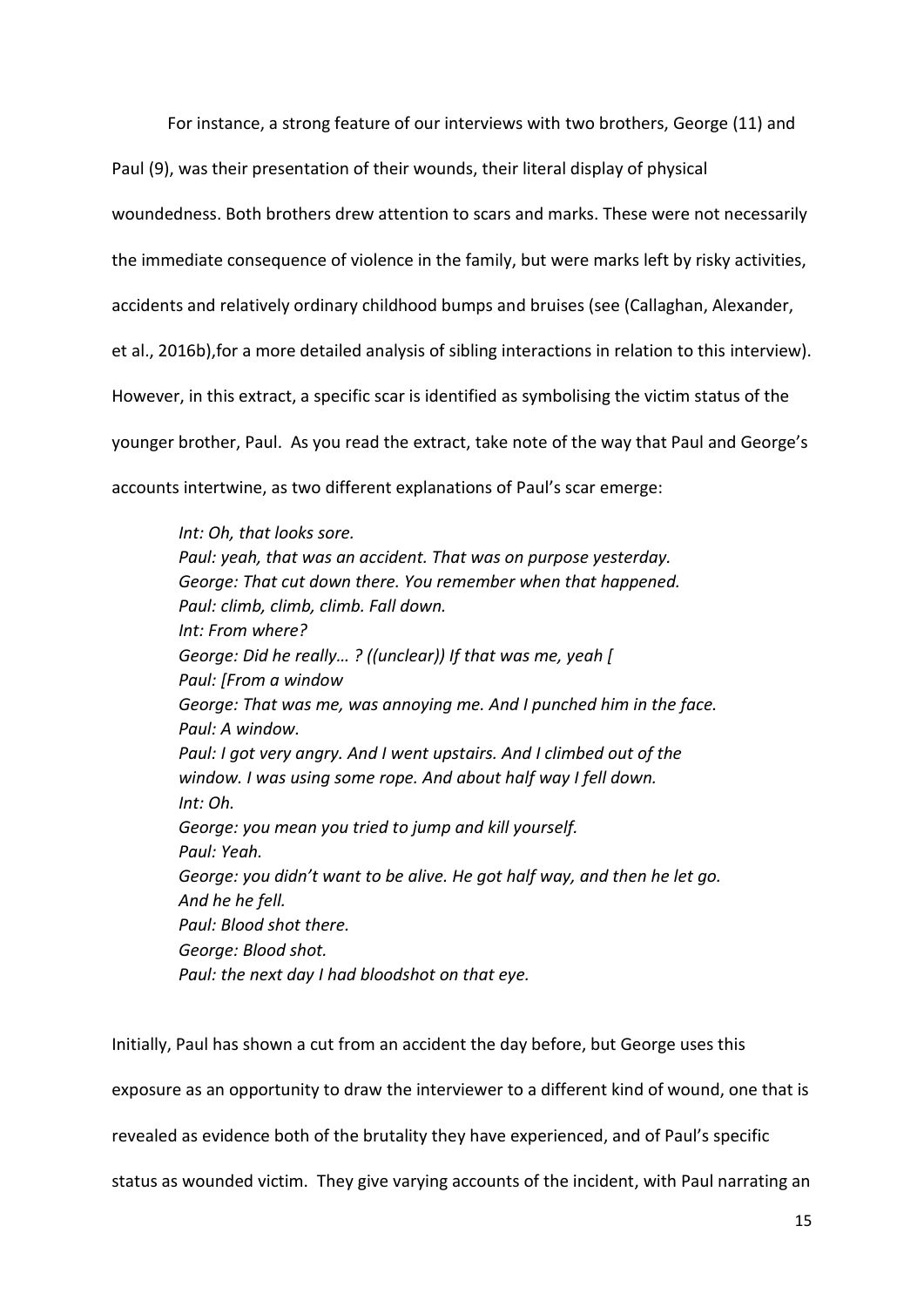accident, in which he 'fell down', and George telling the story of how Paul 'tried to jump and kill himself'. In many senses the younger brother's wound here signifies for both brothers their father's brutality, which is marked on Paul's body. This embodied subjectivity is constituted intersubjectively, intercorporeally (Blackman et al., 2008; Ugazio, 2013), in the interactions between the brothers, and in the way that these interactions are embedded in turn within familial and cultural contexts that entrench perceptions of masculinity as macho-ness. This is asserted in the fraternal relationship, and both brothers' capacity for both conformity and resistance to violence in the family are constituted psychosocially, intercorporeally and intersubjectively.

In some senses, this narrative of Paul's apparent woundedness supports Scarry's account of the tortured body, in which she suggests that the body signifies the stripping away of the individual's personhood, and that its woundedness symbolises and materialises the institutions that tortured it. Paul becomes positioned as the desperate, suicidal victim, with his body indelibly marked with a wound that bears testimony to his victim position, and the concomitant stripping away of his agency. Lee (2005) suggests that the agency of the aggressor is manifest in the woundedness of the victim:

The tortured body speaks through the subject's attempts to protect herself, through her compliance, and through the physical space she occupies while she endures being beaten. Her very comportment signifies the institutions and practices reinforced in the violence acted out against her. (p. 289)

At the same time though, the wounded body also actively bears testimony to the act of violence that has produced its scars. It is not a mere object that absorbs blows and is marked by violence. The display of the wounded body is also an active communication from the victim to the world, about the violence they have experienced. In the case of the two boys interviewed here, they displayed their wounds and scars, with a sense of pride, as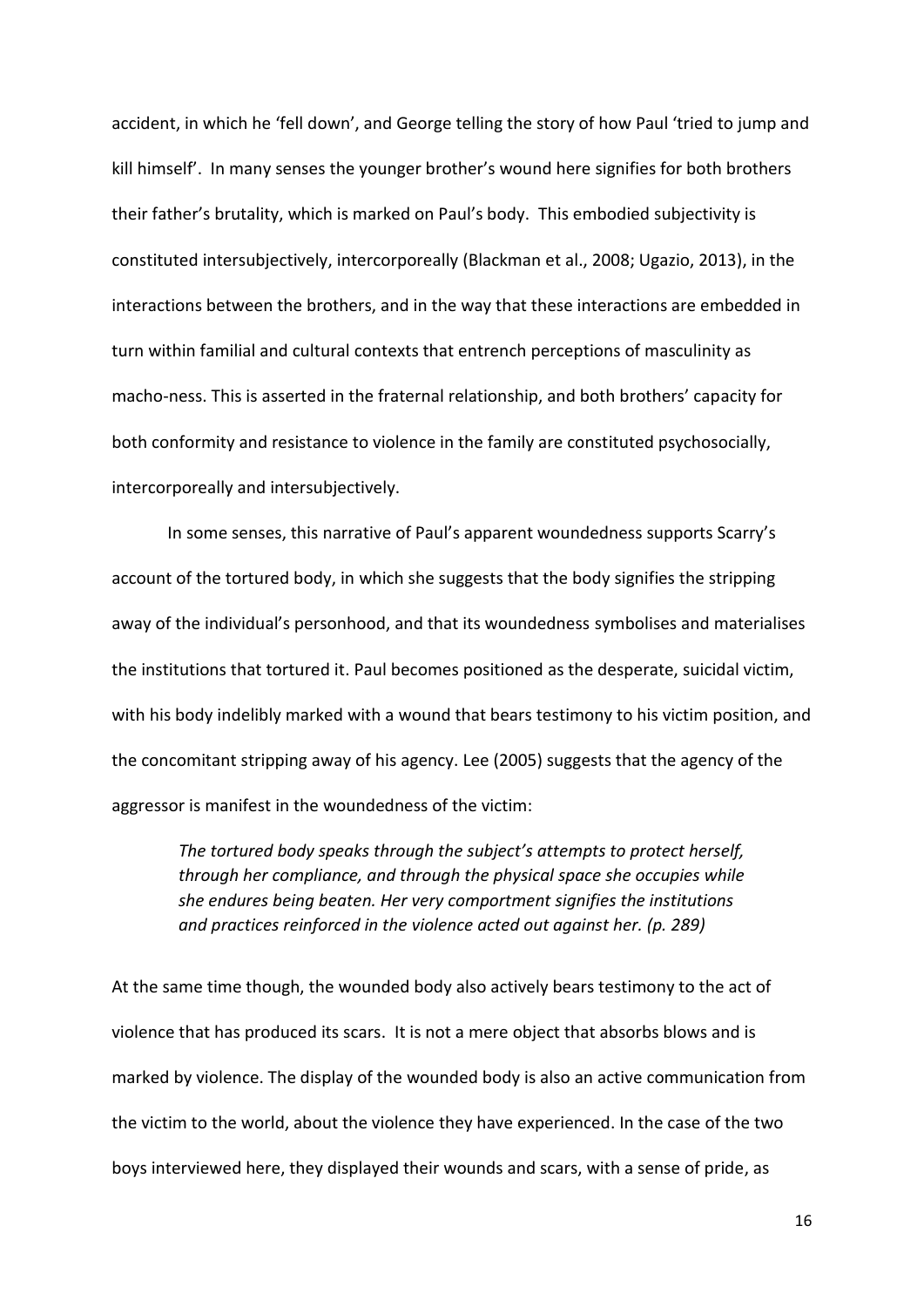evidence of both their hurt, and of their survival. Wounds, in this sense are not inert or silent marks – they are articulate and have the potential to express agency. They are simultaneously marks of victimhood, and badges of pride. They are symbols, not only of violence, but of the ability to endure, to survive.

However, it is important to note that, whilst Paul accedes to his positioning as victim, nonetheless his apparent attempted suicide resists this positioning in a range of ways. His fall / jump from the window drew attention to the safeguarding concerns that attended his ongoing placement with his perpetrator father after his mother was removed from the marital home. The wound, in this sense, signifies both his abjection as the victim of violence, and his resistance, as an agent able, through his embodied action, to resist that victimisation, and to call attention to his experience of violence. The wounded body here functions simultaneously as subject and object, with the embodied subject taking up multiple positionings as both victim of violence and as agentic resister. Nonetheless this capacity for agency is constrained by relational dynamics, and familial and cultural norms about embodiment, gender and the meanings of victimhood and of resistance.

The complexity of body-object / body-subject is perfectly illustrated in this quote from Ali (aged 15), talking about the ways that she is able to 'stick up for herself':

Ali: I dunno, punch people, you learn how to run as fast as you can, you learn how to hide, you know how to block what's happening, you know you say, ((erm)) ((.)) ((arr)) you've got a piece of metal coming onto you, you know if you tense your muscle it hurts more, if you relax it, it hurts less, so you learn, like, with a wet thing, if it's wet, you know how to angle, if you like, err, if you're getting a wet towel slapped at you, you know how to angle and tense just ((demonstrates the most protective position by angling her arm)), not like that, or like that, like that. You get tense just in the middle. You know how to lessen the pain by tactics you use, like with a punch, if you punch like that ((demonstrates punchina)) it will hurt less, than if you punch like that 'cause you're getting the bone, so you learn how to avoid things, and angle it so it hurts less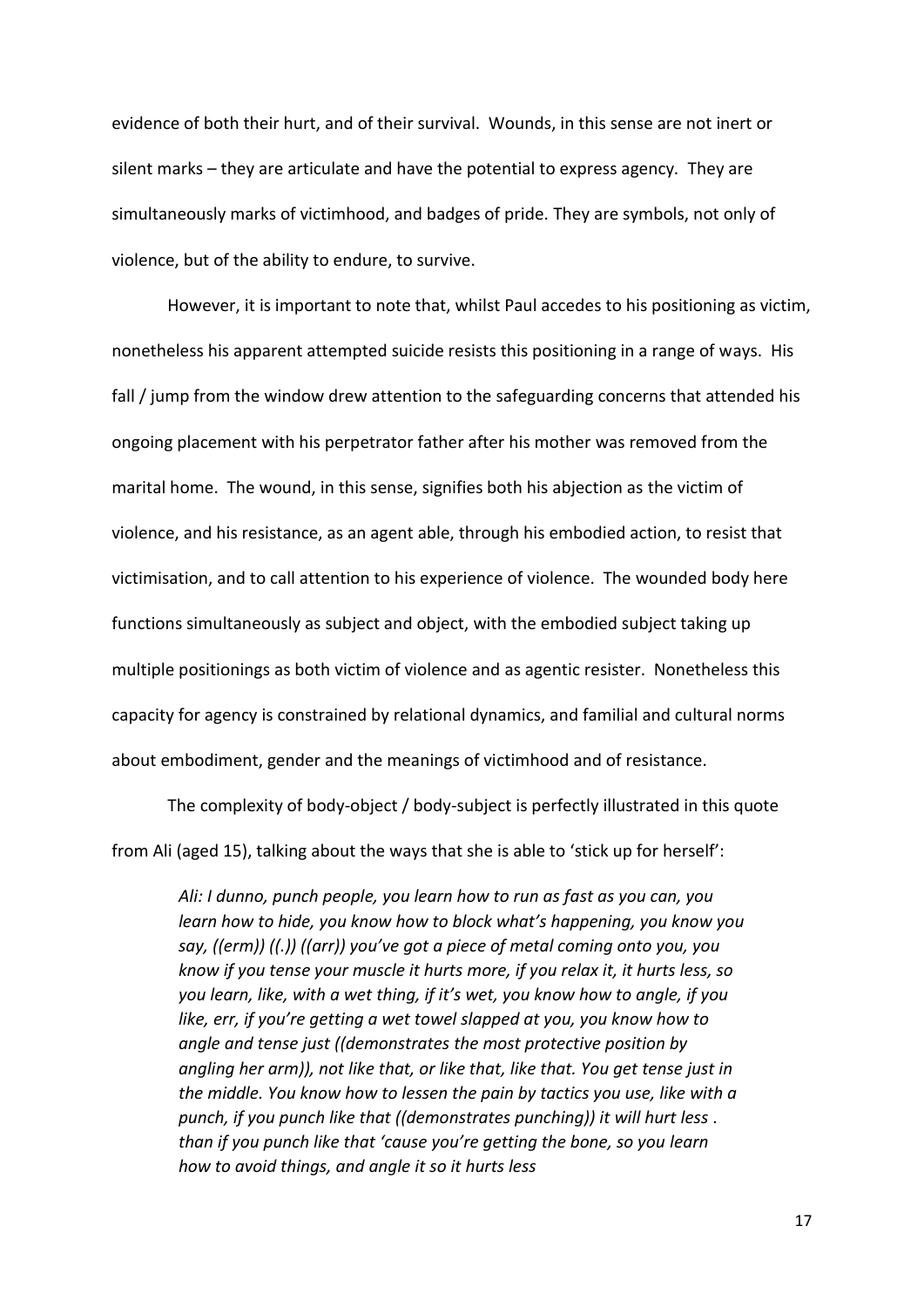Int: How do you learn that? Ali: I dunno, you just do tests and trials

In Ali's account, we see clearly how the violence she has experienced is embodied by her how her comportment reflects, symbolises and resists the violence of the perpetrator. She has adapted her body's responses to the violence of her abusive father. However, her body is not merely reflecting violence in this extract - she is neither a passive recipient nor transmitter for the message of his coercive and violent behaviour in her family. Even in the moment of her most abject victimisation, she narrates a resistant sense of subjectivity. Her personhood is reasserted in her ability to adapt her body to the blows, to minimise their impact. She has learned to do this, she tells us, through repeated experiences of victimisation ('tests and trials'). But in learning how to angle her body 'just so', she is able to hold onto a sense of self as resistant, as coper, as agent. She endures, but resists. Her embodied experience, her comportment both reflects and resists the institutional forces that act upon her. In this sense, Ali's account here exemplifies Lee's (2005) challenge to Scarry, that there is nothing necessarily inert about the body. Lee questions whether violence can "'deconstruct the body' without desubjectifying the subject? Can it reconstruct the body and resubjectify or rematerialize the subject in ways which conform to the subject's own intent?" (Lee, 2005, p. 285). While on the one hand, Ali's body is entirely the object of violence, entirely identified with the pain, on the other hand, even as it is rendered victimised object, she re-constitutes her body as able to resist, rematerializing the subject and reasserting her own intentionality, to protect herself and resist her father's oppressive actions. Ali here evidences that her sense of self as subject is constituted in embodied interactions - her sense of who she is is both 'affected' by the experience of pain, and 'effected' through it, (Lee, 2005, p. 278), such that she is both subject and object, both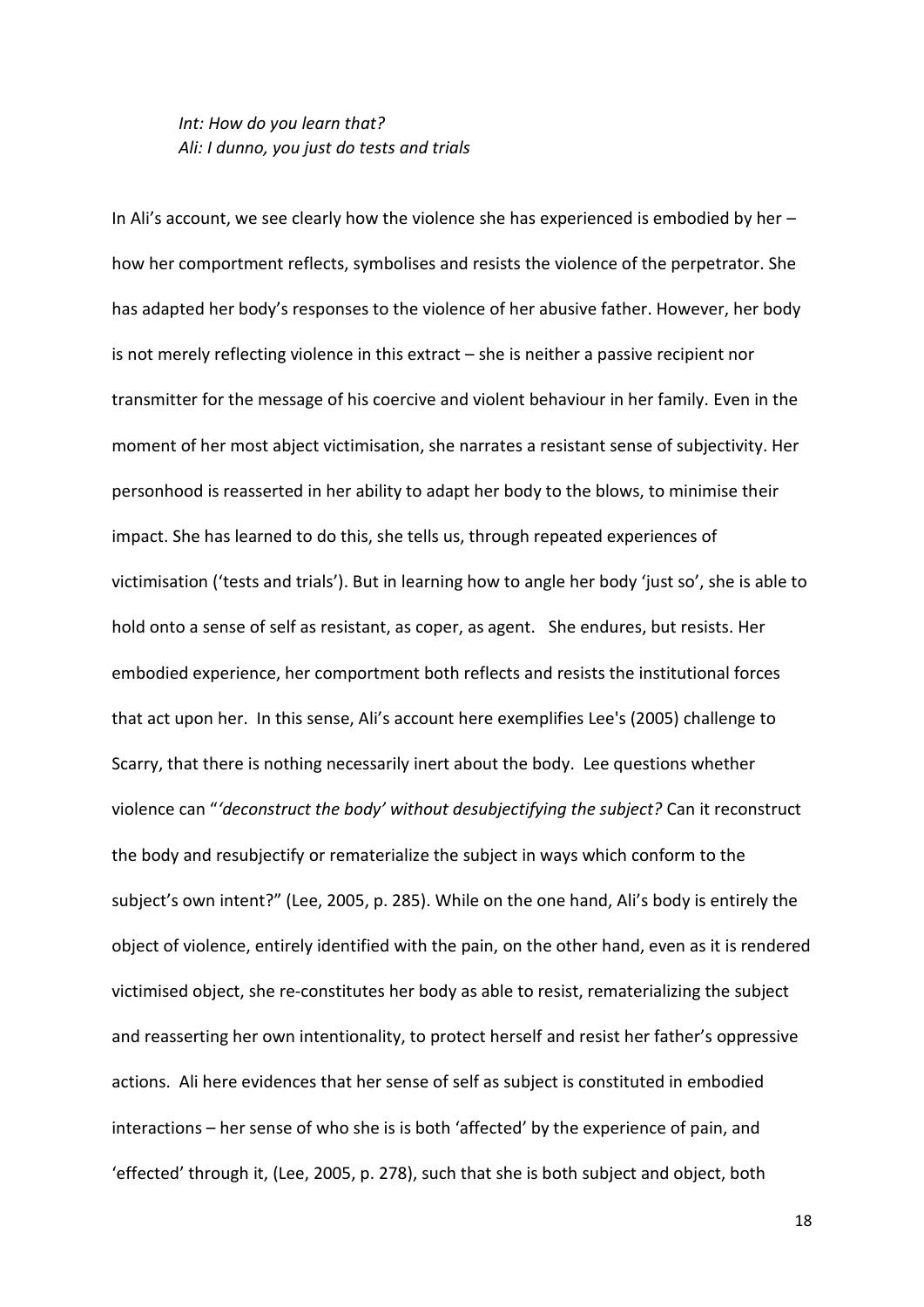conscious and embodied, not merely reduced to non-linguistic materiality. These

symbolically concatenated experiences of oppression-resistance are not easily expressible in

words – this is captured in the performative elements of Ali's account, her gestures, her

showing of it 'just so'.

Children's embodied experiences of managing domestic violence extended into the

material spaces of the home (Alexander, Callaghan, Fellin, & Sixsmith, 2016). In the extract

below, Lizzy describes her experience of living in her home after the perpetrator had been

removed, and the house had been 'target hardened' (adapted to make the home safer):

Lizzy: ((erm)) ((..)) The outside rooms ((felt unsafe)), like the kitchen and the living room, these two ((points to picture)), because this is the place that he usually come over and got in, and .... Yeah. So this one had the balcony door, and that's, he could climb over there, so that, he could get in easily there. Outdoors had alarms on, our windows had alarms on, 'cause the police come and fitted them on... Yeah, so if someone tried to break in, the alarm'd go off.... Yeah. We didn't have them ((alarms)) before, but because the windows kept getting smashed in and forced in, we had alarms put in, and then after that we thought the door was safe, so after that we got an alarm put on there.... It was really, really loud ((laughs)). [...] He used to, like, like smashing the win..., like smash the windows, and we could hear it from my mum's room, so it was quite.... Int: And when that happened, what did you do? ((.)) What was the immediate thing that you thought to do? Lizzy: ((.)) Get out. Int: Get out? Lizzy: Yeah, ((.)) but ((erm)) if he was here ((points to entrance)), then we'd have to wait till he goes around and then quickly run up, and... Int: So what is here? ((.)) Is this the entrance to the flat? Lizzy: Yeah, it's like a buzzer, and then there's the door there, the door's there that you can, you could keep on latch, so if you wanted to get in and you can't, the key at night time, some people left it on the latch, and most of, and he could get in sometimes, but ((erm)) [...] Int: And what would, what would happen then? Lizzy: We'd just have to lock all the doors and call the police.

[INSERT FIGURE 1 ABOUT HERE]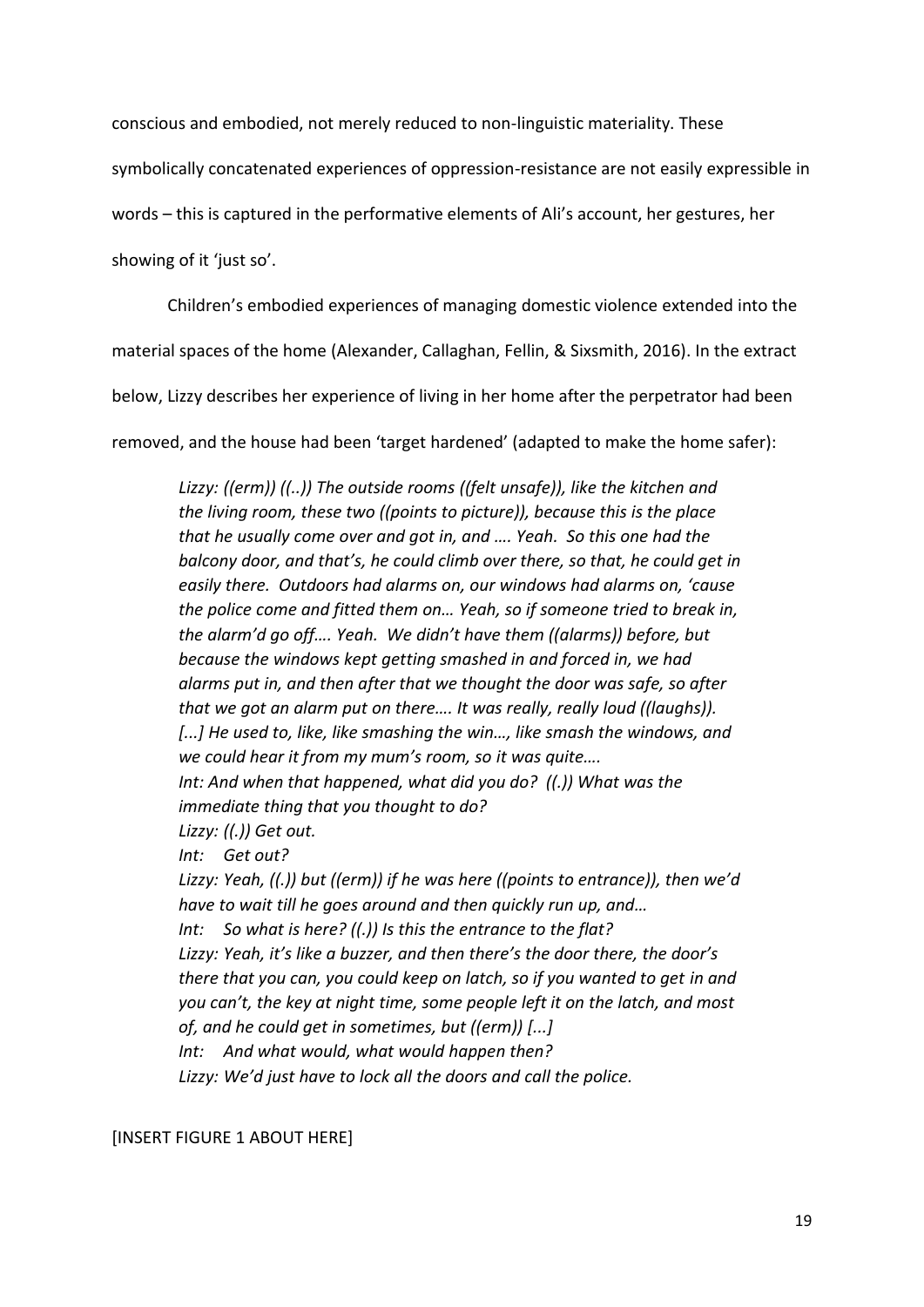For Lizzy, the house is marked with the experiences of violence and intrusion. She can identify specific areas that feel unsafe – the outer sections of the house, the areas the perpetrator had previously broken into. Here, the ordinary materiality of the house - the windows, the doors, the rooms he had broken into  $-$  has come to signify the violence itself. At points of invasion, if unable to escape the home, Lizzy and her mother had to retreat to the inner 'safe' rooms of the house, and lock themselves in, awaiting rescue. The windows, the doors, the too loud alarms all symbolise the experience of intrusion, violence and fear. They become, as Scarry suggests, the weapons that inflict pain, imbued with a certain level of agency, signifying the perpetrator, the violence, and the fear. This is clear in Lizzy's description of the 'too loud' alarms, that shatter her sense of peace, and unsettle the homeliness of the home in which she is supposed to feel safe. The home became a prison there was no way to get out.

However, to only focus on the oppressive materiality of the home would risk missing children's capacity to use this same material space as a way to secure a sense of safety, and to resist the oppressive actions of the perpetrator. Children described a range of ways in which they 'escaped' within the home, and used its physical spaces and material objects to manage the abuser and transform their experience. Consider for instance, this extract from Emma's interview (aged 16) [INSERT FIGURE 2 ABOUT HERE]:

Emma: Yeah, it was like you had a high rise bed, had like a desk and a wardrobe ... That kind of thing, so you'd have like a little gap behind there, used to have a little light down there ((laughs)). Int: So you literally hid in there? Emma: Yeah, ((pointing to map of house)) so like where my room is in here, the bed would be against this wall and I'll have a chest of drawers there and I used to hide behind this little, there, where my bed used to have a aap behind. Int: And that's when he was there, and you were there on your own?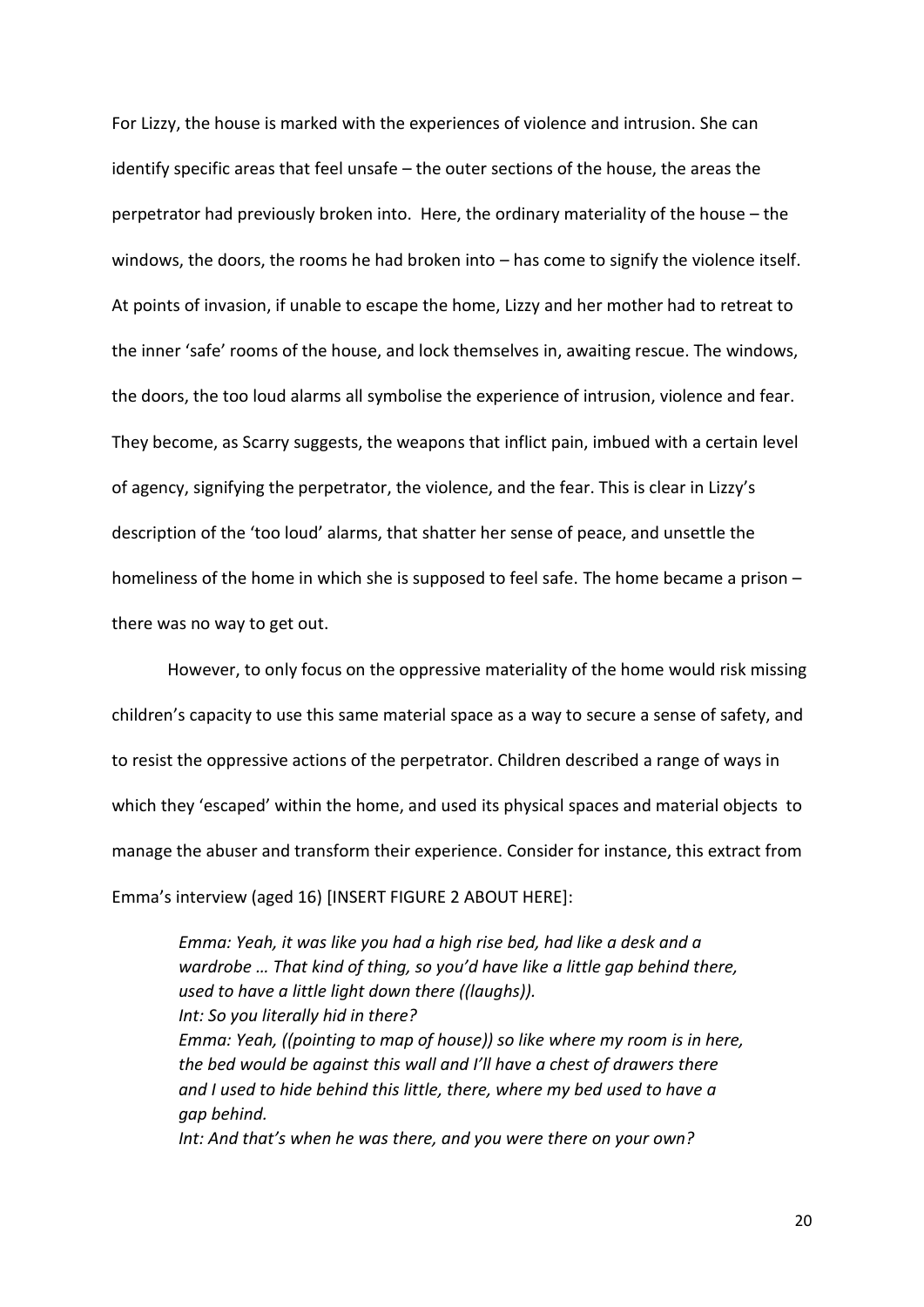Emma: Yeah, just used to hide down there, and sometimes he'd come in my room and start shouting at me but he wouldn't know where I am  $($ laughs $)$ ).

Here, Emma describes a safety strategy used by many of the children we spoke to  $-$  the use of dens and hideaways, small spaces into which adults could not easily enter, where they could hide until things calmed down. These safe, small spaces were often in children's rooms or in outside rooms (e.g., sheds) - spaces that they defined as their own, and where the perpetrator did not often go. Wardaugh (1999) has suggested that the experience of domestic violence is one of being 'homeless at home'. When the safe spaces of the home are unsettled, when they become a part of the experience of torture and violence, this contributes to the disruption of our sense of self, by re-signifying the safe spaces of home, remaking them as dangerous, as weapons of violence.

This is clearly evidenced in Lizzy's account of the invasion of her home, in the extract above. However, Emma illustrates how this unhoming of the home is not total in experiences of domestic violence. She is able to find a tiny little crack of the house that still homes her, where she feels safe, secure and able. Her capacity for agency is expressed, even as she cowers in a tiny space behind her bed and cupboard. She is able to fool the perpetrator. She is able to hide from him. And the triumph of her capacity to resist him is captured in her laugh. In The Body in Pain, Scarry suggests that domestic space, 'the room' is a space that enlarges the body, houses us, keeps us safe and warm. We tend to *identify* with our homes, to see them as extensions of sense of self. Our subjectivity is contained and bounded in the material spaces of home. Mallett (2004) argues that our sense of 'home' occupies a particular place in the Anglo European imaginary, with home conceptualised as an intimate, private space, associated with comfort and belonging. However, when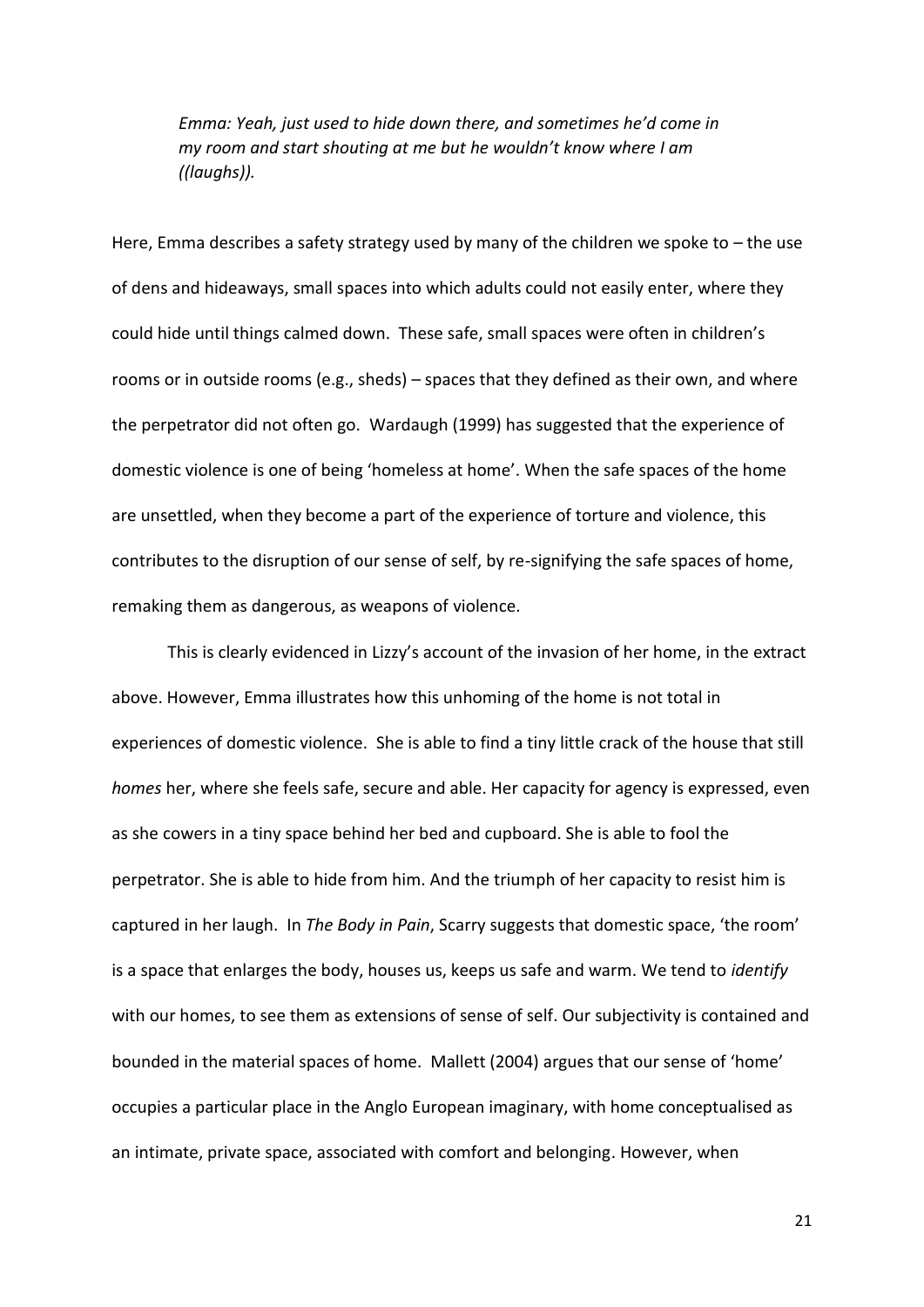disrupted by violence, or by other experiences that unsettle this sense of belonging, home can, Mallett argues, become a space of marginalisation and estrangement. In our interviews with children, home-and family relations- emerged as a complex and ambiguous space for children - on the one hand a dangerous space of violence and threat, on the other hand, a space in which they could reclaim a sense of agency, and that enabled a capacity for resistance (Alexander et al., 2016; Callaghan, Alexander, et al., 2016a, 2016b).

#### **Discussion and conclusions**

In this article, we have explored children's capacity for agency and their use of space, focusing specifically on their experiences of embodied pain and domestic violence. We concur with Scarry that pain can be impossible to express and share verbally, and that this can contribute to obscure or minimise these experience. This is, we argue, a particular problem for children, who are often denied a sense of agency and voice, and whose lived experiences of domestic violence are often reduced to descriptions of them as 'witnesses' or 'exposed' to violence. Such descriptions position children as damaged but passive, and can de-subjectify them further. Failing to hear children's experiences of domestic violence contributes to their invisibility in academic, professional and policy discourse, further victimising and isolating those who have lived them and enlarging the (illusion of) power of the perpetrators. As Scarry argues, making these experience visible is crucial in order to draw political attention and intervention. By adopting visual and embodied methods in our interviews we aimed to facilitate the articulation of these experiences of pain, working with children to make them sharable and visible.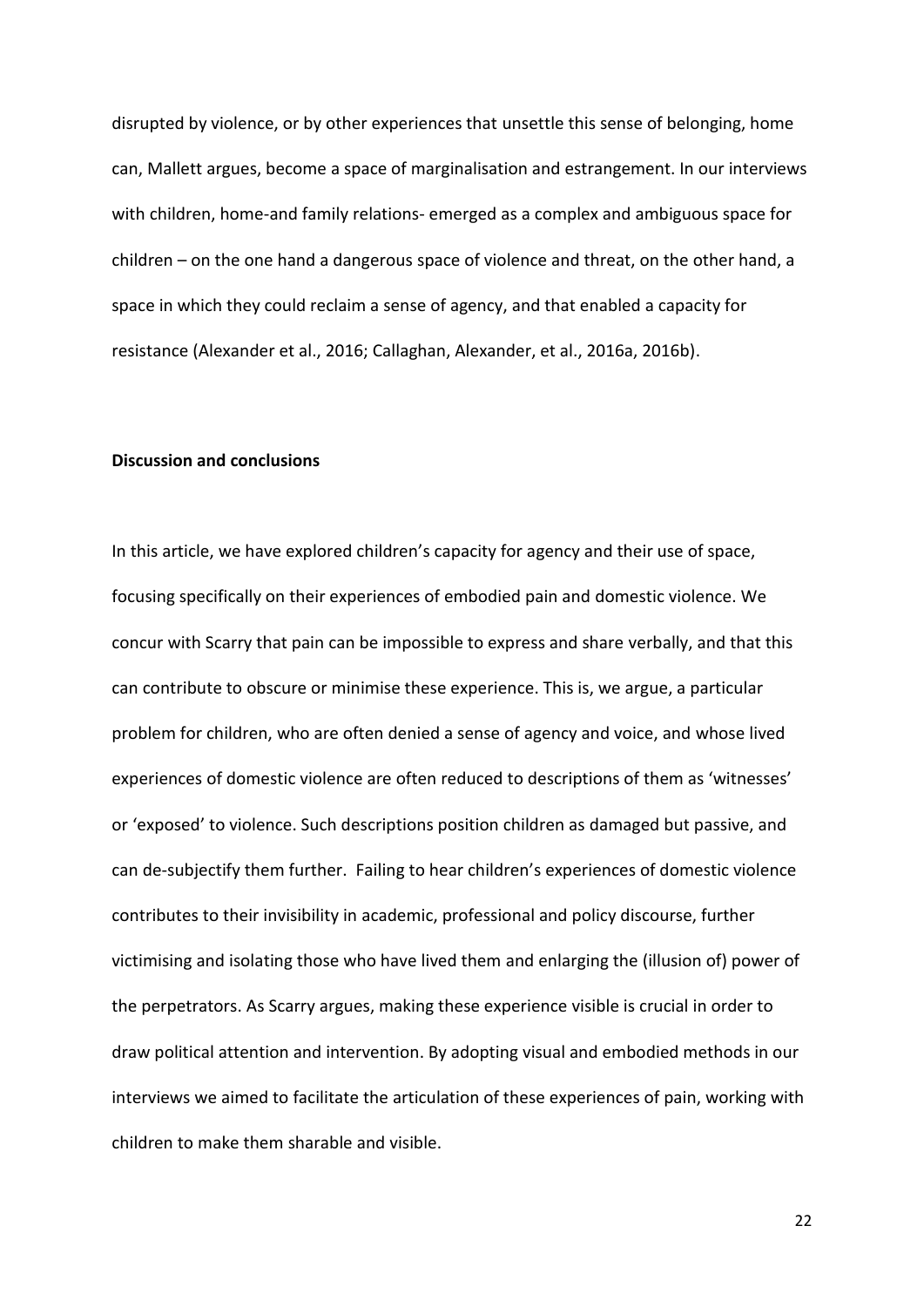Our work disrupts taken-for-granted assumptions, embedded in academic research, professional practice, and legislation, that children who live with domestic violence are passive witnesses to adult aggression, and are helpless, damaged victims. Instead, by adopting a systemic perspective, we suggest that, whilst domestic violence certainly has a potent negative impact on children, they are able to find -within their relational contextscomplex ways to hold onto a sense of an agentic self, who is able to resist (even if in quite small, gestural ways) the violence that they experience.

 Our interviews with children who have lived with domestic violence add further to Lee's (2005) argument that Scarry asserts a too neat separation of mind and body, obscuring the complexity of embodied subjectivity for those who routinely bear the wounds and scars of various forms of structural violence:

 *This is not to say that violence does not have the capacity to debase the subject, but that the notion that mind is debased against a body which retains some semblance of stability is itself misguided; violence reaffirms the unmarked perpetrator as the paradigmatic subject in virtue of his (body's)* construction even while it circumscribes the other of his 'rational *self͛ as other. (p.291)* 

In domestic violence, the body of the victim bears the scars and wounds that simultaneously express their woundedness, and implicate and accuse the perpetrator (Lee, 2012). Through verbal, visual and enacted accounts the children we interviewed similarly position their embodiment and materiality not (just) as wounded, inert victimhood, but also as a potent site for resistance and the construction of a sense of self-as-subject within their relational contexts. Further, children's use of space expresses the sense of constraint that characterises the spatial experience of domestic violence, and the material spaces of home come to signify the perpetrator and the violence. Simultaneously, though, children are able to use the material spaces of home to enable gestures of defiance (Authors, 2007), and re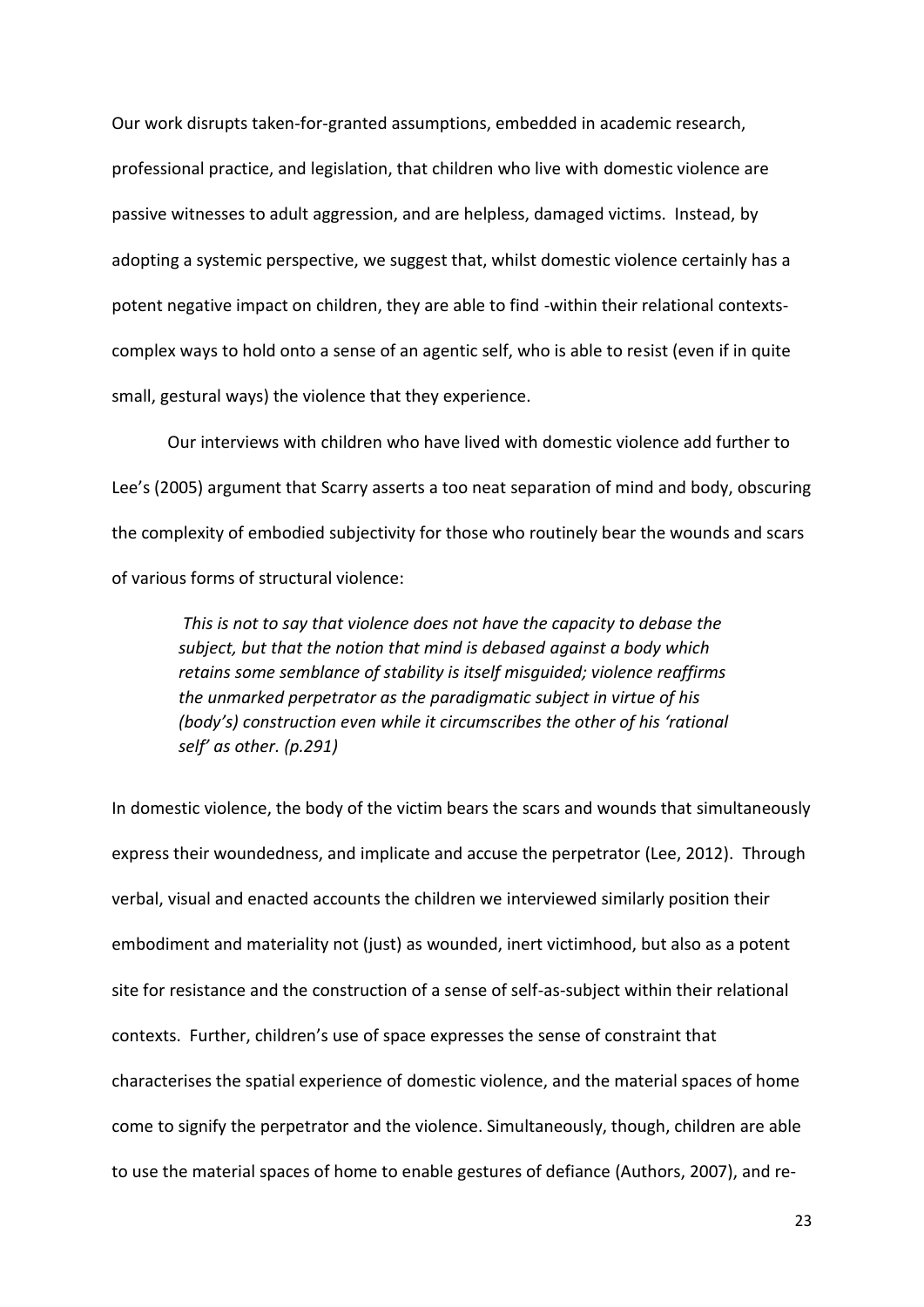forge and recreate a sense of 'home', through movement and use of space that enables a sense of control, and redresses some of their material experiences of power imbalance. This capacity for resistance is apparent when children's embodied experience are read as meaningful, intersubjective and contextual, a lens that requires that we attend to the systemic-contextual elements of children's accounts (Ugazio, 2013).

 Scarry, in her analysis of the experience of pain through torture, focuses on a form of violence that imposes silence and undermines resistance in the broader population through the violent control of the tortured few, in order to impose a (relatively impersonal) regime's will. In contrast, in situations of domestic violence, whilst the function of violence is still to control and to impose the will of the perpetrator on the victims, the relational and emotional context is very different. While domestic violence has many features in common with Scarry's analysis of torture, the meaning of pain and violence is shaped too by the relational aspects of the violence – not just by its political nature. In domestic violence, the political implications of coercive control and of the violence itself is clear, but this is located in a complex interpersonal situation in which it is perhaps not (just) the victim who experiences powerlessness or who has 'run out of words'. As Elie Wiesel suggests, violence in close and intimate relationships may function as a form of communication for a person who cannot find words: "Violence is a language. When language fails, violence becomes a language; I never had that feeling. Language failed me very often, but then, the substitute for me was silence, but not violence." (Wiesel, in conversation with Moyers, 1991). Children who experience domestic violence are able to return this often wordless communication, finding strategies to articulate their woundedness, and their resistance to victimisation, in embodied and material strategies that enable them to express and resist the coercive control of the perpetrator. A failure to 'hear' children's corporeal resistance entrenches the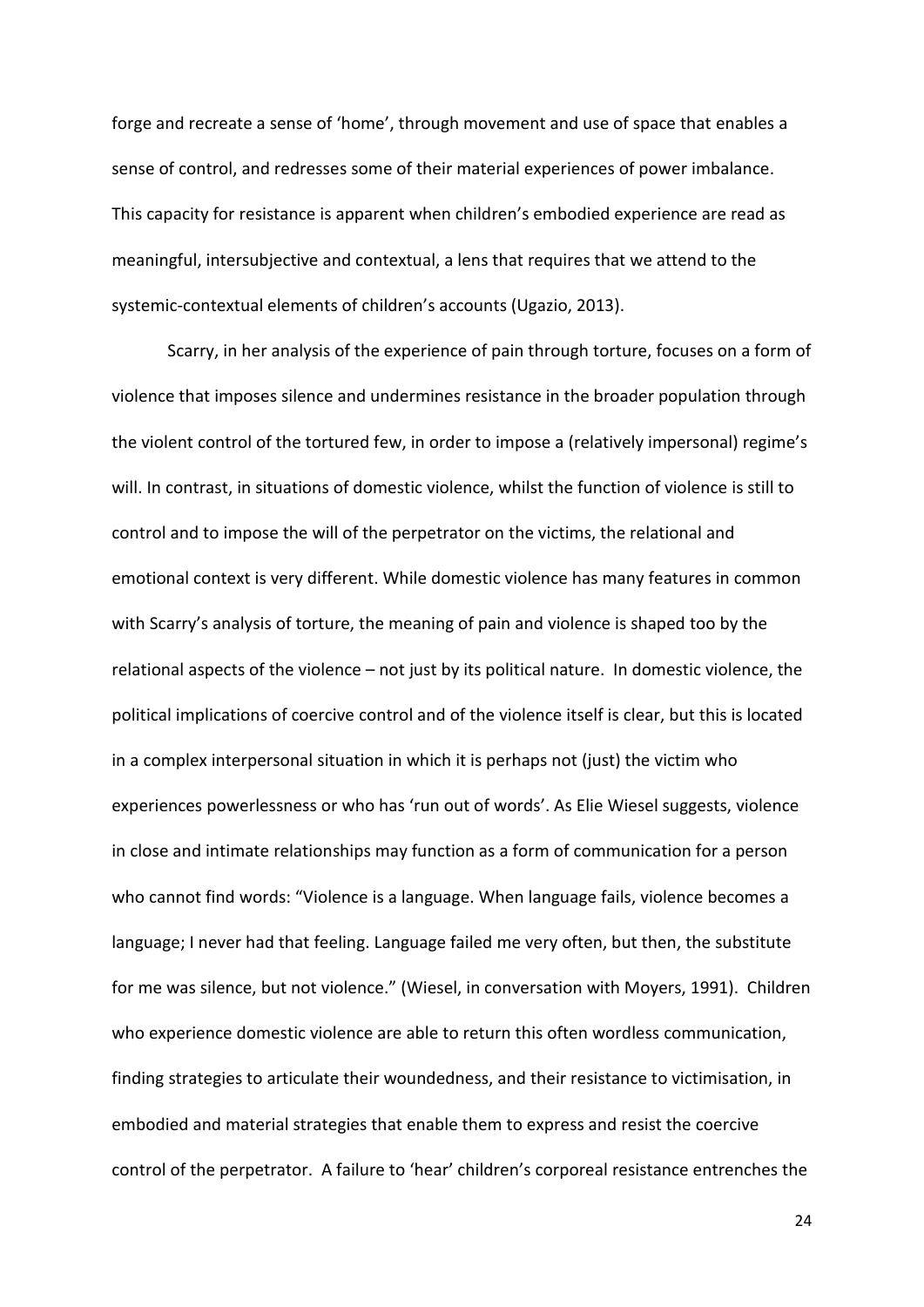idea of passive and docile victims. Our work illustrates the need to explore the pained body as more than absence of subjectivity, as more than silenced or inert, and to enable a more nuanced recognition of the body's complex semiotic capacity to communicate beyond voice. Rather than being entirely 'unmade' by the violence, rendered silent and as object, their corporeal resistance in body and space speaks volumes, articulating, and therefore establishing, the very subjectivity that language of violence seeks to undermine and control.

# **References**

- Akrich, M., & Pasveer, B. (2004). Embodiment and Disembodiment in Childbirth Narratives. *Body & Society*, *10*(2-3), 63–84. http://doi.org/10.1177/1357034X04042935
- Alexander, J. H., Callaghan, J. E. M., Fellin, L. C., & Sixsmith, J. (2016). Children's Corporeal Agency and Use of Space in Situations of Domestic Violence. In J. Horton & B. Evans (Eds.), *Geographies of Children and Young People. Play, Recreation, Health and Well Being*. Singapore: Springer.
- Bair-Merritt, M. H., Blackstone, M., & Feudtner, C. (2006). Physical health outcomes of childhood exposure to intimate partner violence: a systematic review. *Pediatrics*, *117*(2), e278–90. http://doi.org/10.1542/peds.2005-1473
- Baldry, A. C. (2003). Bullying in schools and exposure to domestic violence. *Child Abuse & Neglect*, *27*(7), 713–732. http://doi.org/10.1016/S0145-2134(03)00114-5
- Black, D. S., Sussman, S., & Unger, J. B. (2010). A further look at the intergenerational transmission of violence: witnessing interparental violence in emerging adulthood. *Journal of Interpersonal Violence*, *25*(6), 1022–42.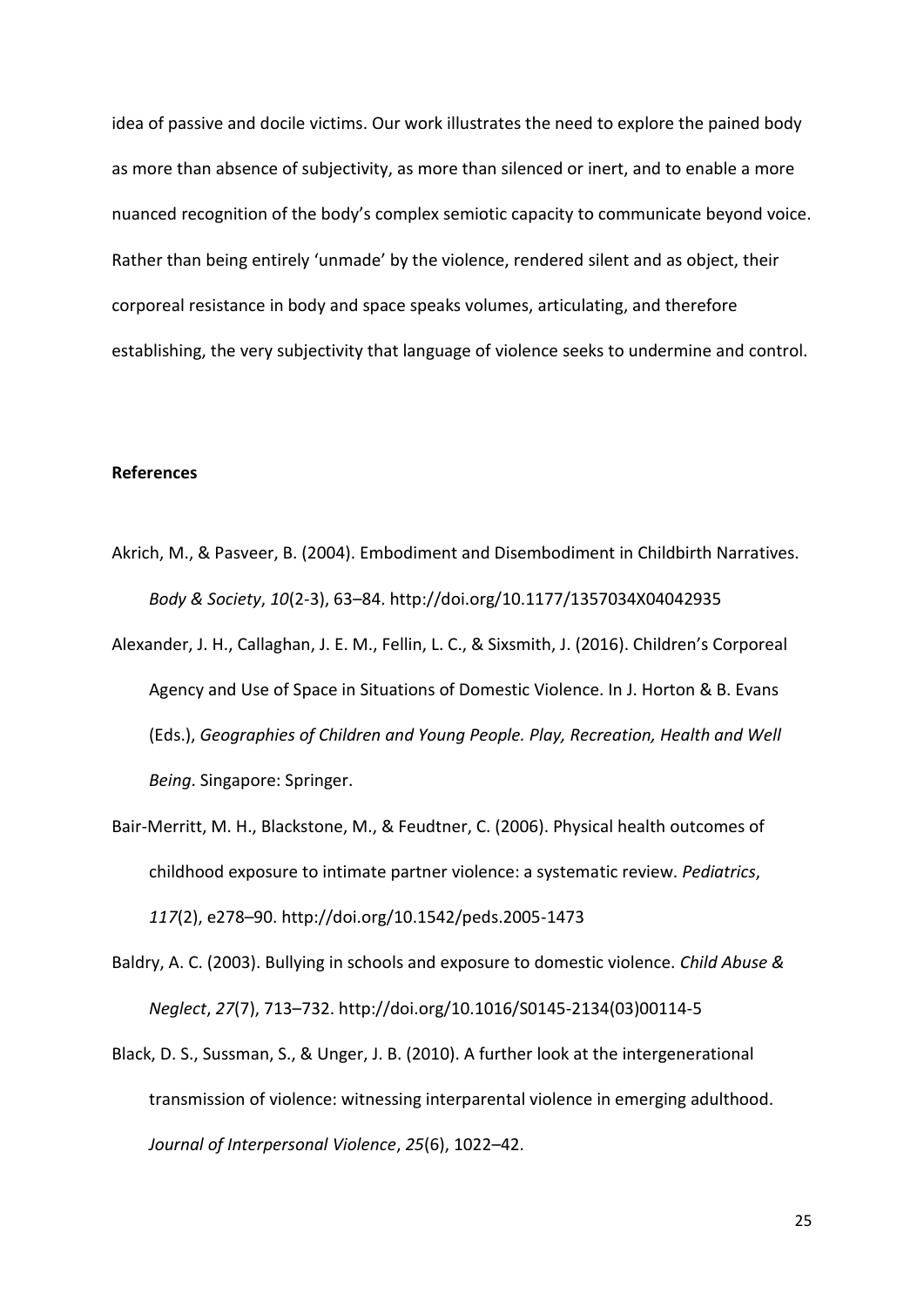http://doi.org/10.1177/0886260509340539

Blackman, L. (2008). The Body: Key Concepts. New York: Bloomsbury Academic.

- Blackman, L., Cromby, J., Hook, D., Papadopoulos, D., & Walkerdine, V. (2008). Creating subjectivities [Editorial]. Subjectivity, 22, 1-27. http://doi.org/10.1057/sub.2008.8
- Bogat, G. A., DeJonghe, E., Levendosky, A. a, Davidson, W. S., & von Eye, A. (2006). Trauma symptoms among infants exposed to intimate partner violence. Child Abuse & Neglect, 30(2), 109-25. http://doi.org/10.1016/j.chiabu.2005.09.002
- Bourget, D., Grace, J., & Whitehurst, L. (2007). A review of maternal and paternal filicide. The Journal of the American Academy of Psychiatry and the Law, 35(1), 74-82.
- Bridger, L. (2013). Seeing and Telling Households: A Case for Photo Elicitation and Graphic Elicitation in Qualitative Research. Graduate Journal of Social Science, 10(2), 106-131.
- Callaghan, J. E. M. (2015). Mothers and Children? Representations of mothers in research on children's outcomes in domestic violence. Psychology of Women Section Review, (16),  $2 - 5.$
- Callaghan, J. E. M., & Alexander, J. H. (2015). Understanding Agency and Resistance Strategies: Children's Experiences of Domestic Violence Report. Northampton. Retrieved from www.unars.co.uk
- Callaghan, J. E. M., Alexander, J. H., Sixsmith, J., & Fellin, L. C. (2016a). Beyond "witnessing": Children's Experiences of Coercive Control in Domestic Violence and Abuse. Journal of Interpersonal Violence.
- Callaghan, J. E. M., Alexander, J. H., Sixsmith, J., & Fellin, L. C. (2016b). Children's experiences of domestic violence and abuse: siblings' accounts of relational coping. Journal of Clinical Child Psychology and Psychiatry.

Callaghan, J. E. M., & Clark, J. (2007). Feminist Theory and Conflict. In K. Ratele (Ed.),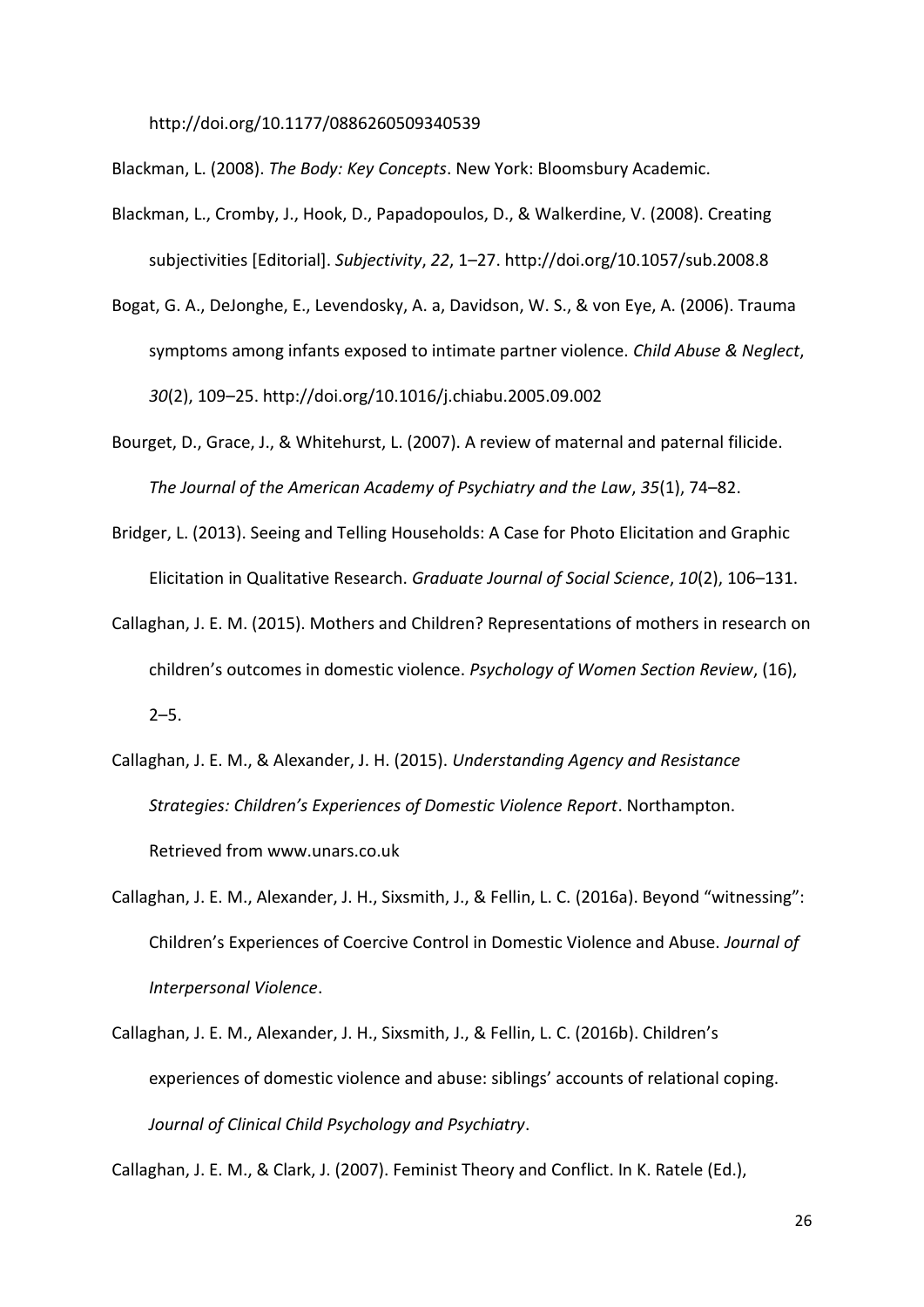Intergroup Relations: A South African Perspective. Cape Town: Juta.

- Callaghan, J. E. M., Fellin, L. C., Alexander, J., Mavrou, S., & Papathanassiou, M. (2016). Children's Experiences of Domestic Violence: Embodiment, Context and Emotional Competence. Psychology and Violence.
- Callaghan, J. E. M., Gambo, Y., & Fellin, L. C. (2015). Hearing the silences: Adult Nigerian women's accounts of "early marriages." Feminism & Psychology. http://doi.org/10.1177/0959353515590691
- Cooper, J., & Vetere, A. (2008). Domestic violence and family safety: A systemic approach to working with violence in families. Chichester: Wiley and Sons.
- Dallos, R., & Vetere, A. (2012). Systems Theory, Family Attachments and Processes of Triangulation: Does the Concept of Triangulation Offer a Useful Bridge? Journal of Family Therapy, 34(2), 117-13. http://doi.org/doi: 10.1111/j.1467-6427.2011.00554.x

Denzin, N. K. (2001). Interpretive Interactionism. Newbury Park: Sage.

- Devaney, J. (2008). Chronic child abuse and domestic violence: children and families with long-term and complex needs. Child & Family Social Work, 13(4), 443-453. http://doi.org/10.1111/j.1365-2206.2008.00559.x
- Dobash, R. E., & Dobash, R. P. (1992). Women, violence and social change. New York: Routledge.

Ehrensaft, M. K., Cohen, P., Brown, J., Smailes, E., Chen, H., & Johnson, J. G. (2003). Intergenerational transmission of partner violence: A 20-year prospective study. Journal of Consulting and Clinical Psychology, 71(4), 741-753. http://doi.org/10.1037/0022-006X.71.4.741

Eriksson, M., & Näsman, E. (2012). Interviews with Children Exposed to Violence. Children & Society, 26(1), 63-73. http://doi.org/10.1111/j.1099-0860.2010.00322.x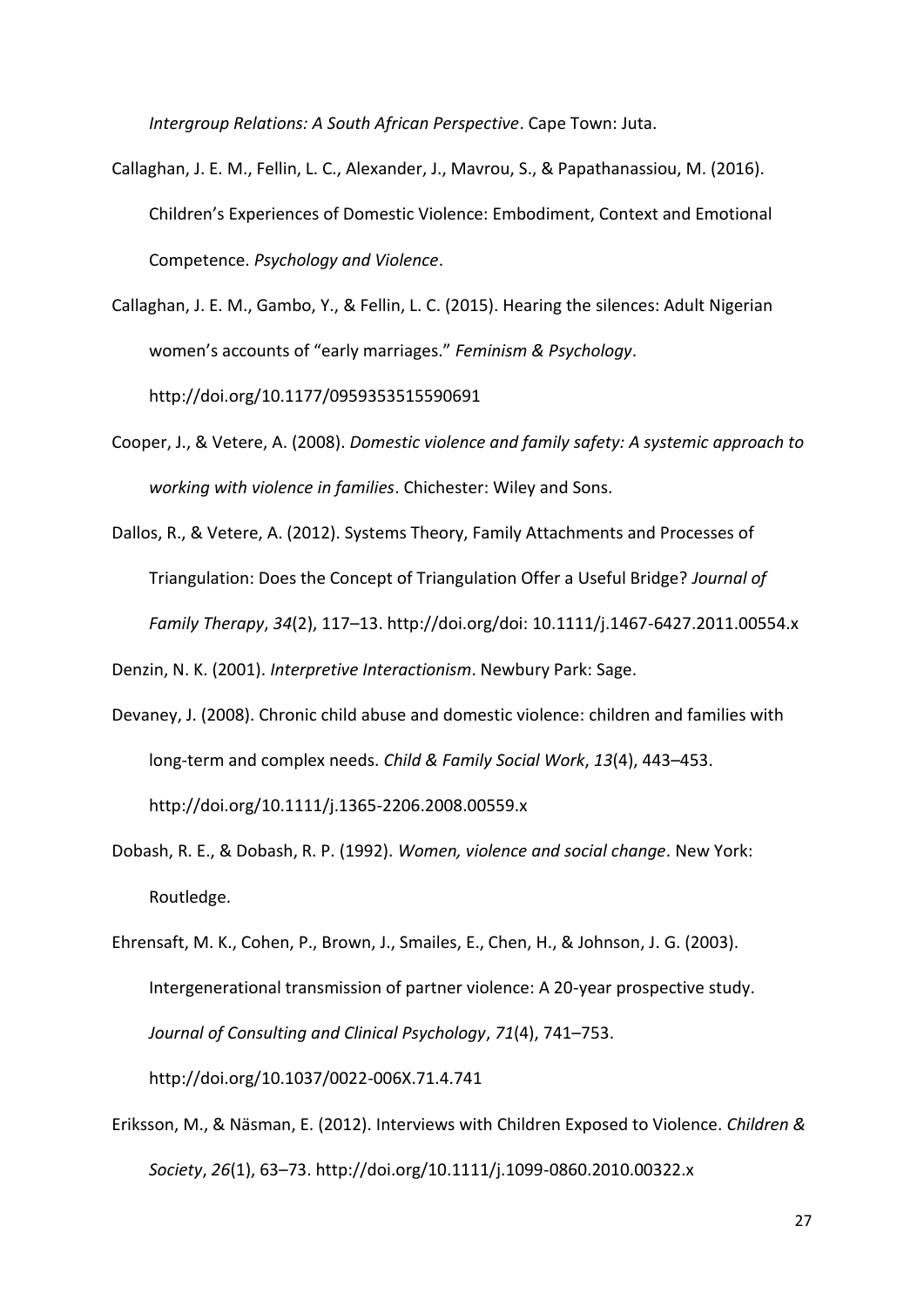- Fargas-Malet, M., McSherry, D., Larkin, E., & Robinson, C. (2010). Research With Children: Methodological Issues and Innovative Techniques. *Journal of Early Childhood Research*, *8*(2), 175–192. http://doi.org/10.1177/1476718X09345412
- Gabb, J., & Singh, R. (2015). The Uses of Emotion Maps in Research and Clinical Practice with Families and Couples: Methodological Innovation and Critical Inquiry. *Family Process*, *54*(1), 185–197.
- Hester, M. (2000). Child protection and domestic violence. In J. Hanmer & C. Itzin (Eds.), *Home truths about domestic violence: feminist influences on policy and practice* (pp. 96–112). London: Routledge.
- Houghton, C. (2015). Young People's Perspectives on Participatory Ethics: Agency, Power and Impact in Domestic Abuse Research and Policy-Making. *Child Abuse Review*, *24*, 235–248. http://doi.org/doi: 10.1002/car.2407
- Jouriles, E. N., McDonald, R., Slep, A., Heyman, R., & Garrido, E. (2008). Child abuse in the context of domestic violence: Prevalence, explanations, and practice implication. *Violence and Victims*, *23*, 221–235. http://doi.org/doi:10.1891/0886-6708.23.2.221
- Katz, L. F., Hessler, D. M., & Annest, A. (2007). Domestic Violence, Emotional Competence, and Child Adjustment. *Social Development*, *16*(3), 513–538. http://doi.org/10.1111/j.1467-9507.2007.00401.x
- Lee, W. L. (2005). On the (im)materiality of violence: Subjects, bodies, and the experience of pain. *Feminist Theory*, *6*(3), 277–295. http://doi.org/10.1177/1464700105057364
- Lee, W. L. (2012). Never merely "there." In R. Arp (Ed.), *Tattoos Philosophy for Everyone: I Ink, Therefore I Am* (pp. 151–165). Wiley.
- Lepistö, S., Luukkaala, T., & Paavilainen, E. (2011). Witnessing and experiencing domestic violence: a descriptive study of adolescents. *Scandinavian Journal of Caring Sciences*,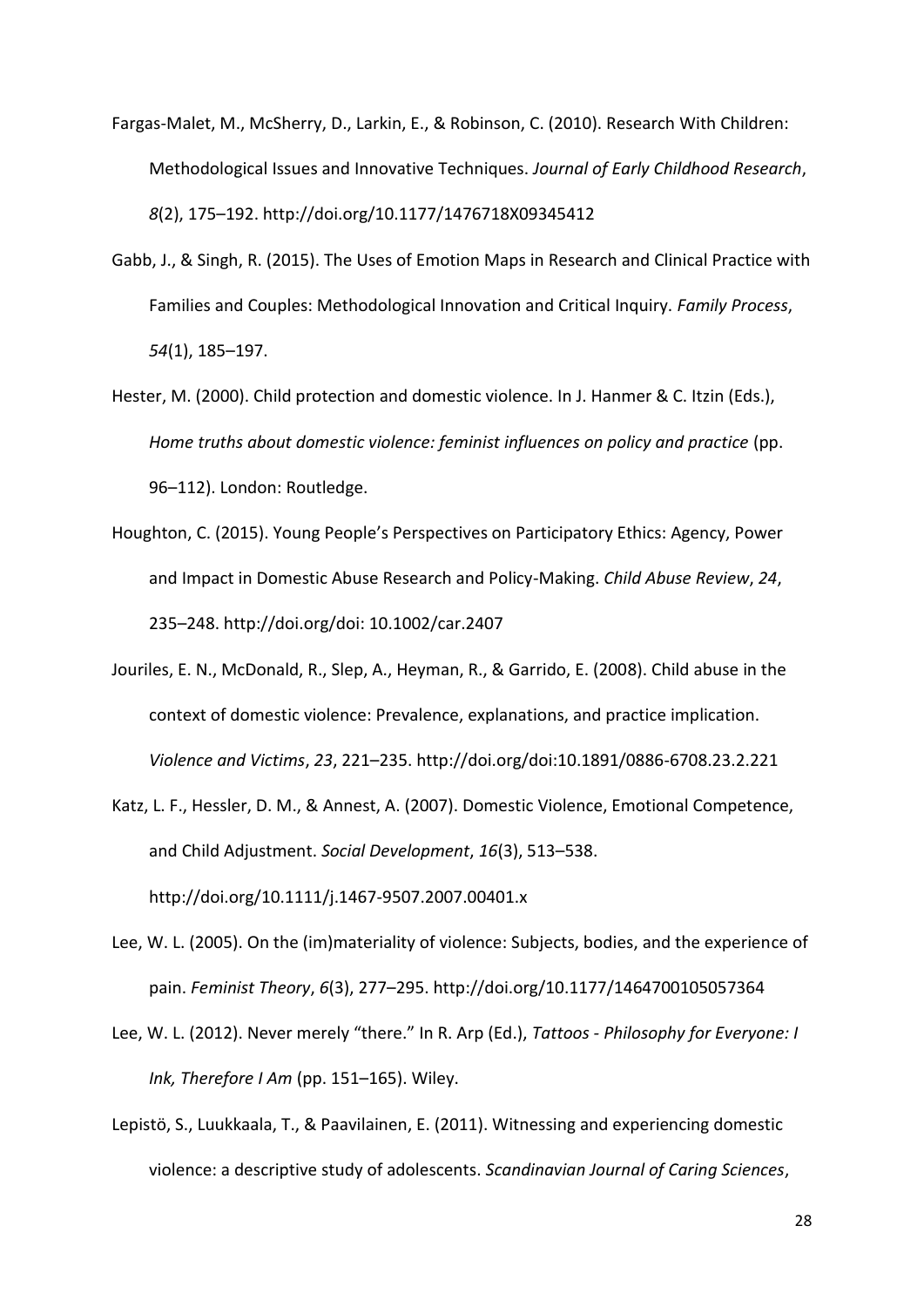*25*(1), 70–80. http://doi.org/10.1111/j.1471-6712.2010.00792.x

- Logan, D. E., & Graham-Bermann, S. A. (1999). Emotion Expression in Children Exposed to Family Violence. *Journal of Emotional Abuse*, *1*(3), 39–64. http://doi.org/10.1300/J135v01n03
- Mallett, S. (2004). Understanding home : a critical review of the literature. Sociological *Review*, *52*(1), 64–89.
- Meltzer, H., Doos, L., Vostanis, P., Ford, T., & Goodman, R. (2009). The mental health of children who witness domestic violence. *Child & Family Social Work*, *14*(4), 491–501. http://doi.org/10.1111/j.1365-2206.2009.00633.x
- Morris, A., Hegarty, K., & Humphreys, C. (2012). Ethical and safe: Research with children about domestic violence. *Research Ethics*, *8*(2), 125–139. http://doi.org/10.1177/1747016112445420
- Moyers, B. (1991). Facing Hate, Bill Moyers in conversation with Elie Wiesel. USE: Moyers and Company. Retrieved from http://billmoyers.com/2012/04/19/moyers-moment-1991-elie-wiesel-on-if-humanity-is-good-or-evil/
- Mullender, A., Hague, G., Imam, U. F., Kelly, L., Malos, E., & Regan, L. (2003). *Children's Perspectives on Domestic Violence*. London: Sage.

Øverlien, C. (2009). Children Exposed to Domestic Violence: Conclusions from the Literature and Challenges Ahead. *Journal of Social Work*, *10*(1), 80–97. http://doi.org/10.1177/1468017309350663

Øverlien, C. (2011). Abused women with children or children of abused women? A study of conflicting perspectives at women's refuges in Norway. Child & Family Social Work, *16*(1), 71–80. http://doi.org/10.1111/j.1365-2206.2010.00715.x

Øverlien, C. (2013). The Children of Patriarchal Terrorism. *Journal of Family Violence*, *28*(3),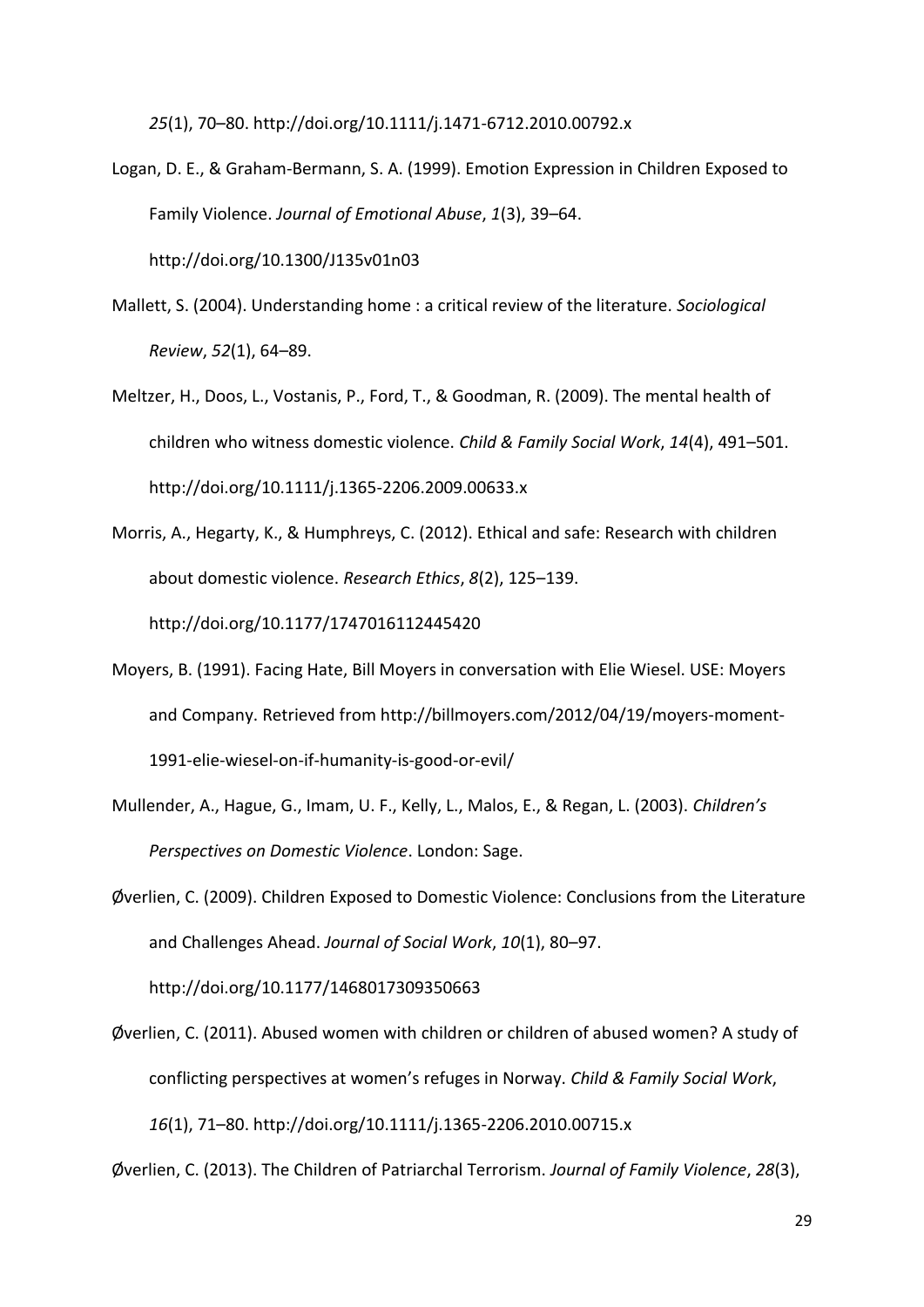277-287. http://doi.org/10.1007/s10896-013-9498-9

- Øverlien, C., & Hydén, M. (2009). Children's actions when experiencing domestic violence. Childhood, 16(4), 479-496.
- Pascal, C., & Bertram, T. (2009). Listening to young citizens: the struggle to make real a participatory paradigm in research with young children. European Early Childhood Education Research Journal, 17(2), 249-262.

http://doi.org/10.1080/13502930902951486

Scarry, E. (1985). The Body in Pain. Oxford: OUP.

- Siegel, J. P. (2013). Breaking the links in intergenerational violence: an emotional regulation perspective. Family Process, 52(2), 163-78. http://doi.org/10.1111/famp.12023
- Skansvors, L. (2009). Ethics in Child Research: Children's Agency and Researchers' "Ethical Radar." Childhoods Today, 3(1), 1-22.
- Stark, E. (2007). Coercive Control: How Men Entrap Women in Personal Life. New York: **Oxford University Press.**
- Turner, H. a, Finkelhor, D., & Ormrod, R. (2010). Poly-victimization in a national sample of children and youth. American Journal of Preventive Medicine, 38(3), 323-30. http://doi.org/10.1016/j.amepre.2009.11.012
- Ugazio, V. (2013). Semantic Polarities and Psychopathologies in the Family: Permitted and Forbidden Stories. London: Routledge.
- Vetere, A., & Cooper, J. (2006). The effects of domestic violence on children: Trauma, resilience and breaking the cycle of violence. Journal of Critical Psychology, Counselling and Psychotherapy, 6, 26-39.
- Wardaugh, J. (1999). The unaccommodated woman: Home, homelessness and identity. The Sociological Review, 47(1), 91-109.